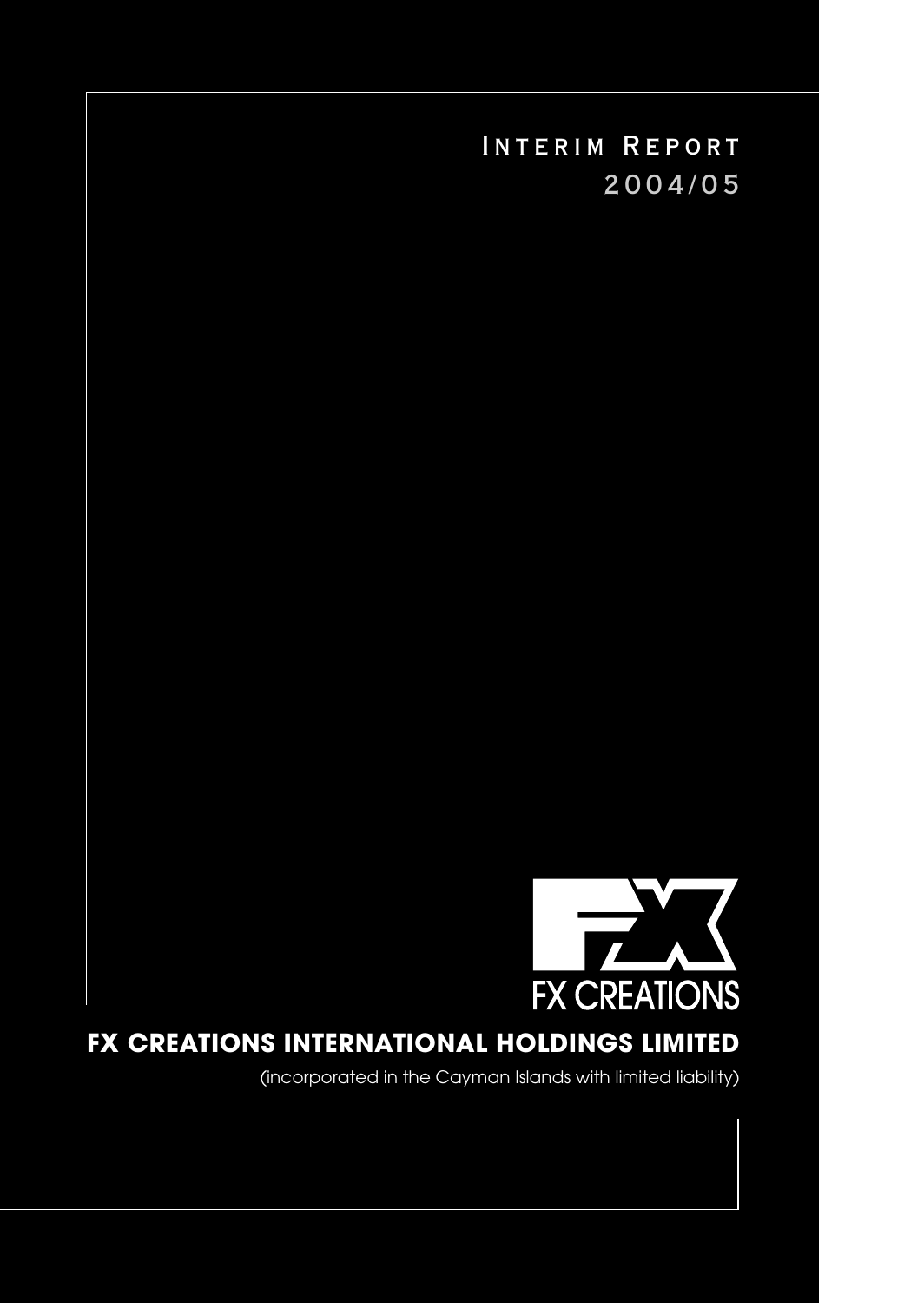# **CHARACTERISTICS OF THE GROWTH ENTERPRISE MARKET ("GEM") OF THE STOCK EXCHANGE OF HONG KONG LIMITED (THE "STOCK EXCHANGE")**

**GEM has been established as a market designed to accommodate companies to which a high investment risk may be attached. In particular, companies may list on GEM with neither a track record of profitability nor any obligation to forecast future profitability. Furthermore, there may be risks arising out of the emerging nature of companies listed on GEM and the business sectors or countries in which the companies operate. Prospective investors should be aware of the potential risks of investing in such companies and should make the decision to invest only after due and careful consideration. The greater risk profile and other characteristics of GEM mean that it is a market more suited to professional and other sophisticated investors.**

**Given the emerging nature of companies listed on GEM, there is a risk that securities traded on GEM may be more susceptible to high market volatility than securities traded on the Main Board of the Stock Exchange and no assurance is given that there will be a liquid market in the securities traded on GEM.**

**The principal means of information dissemination on GEM is publication on the Internet website operated by the Stock Exchange. Listed companies are not generally required to issue paid announcements in gazetted newspapers. Accordingly, prospective investors should note that they need to have access to the GEM website in order to obtain up-to-date information on GEM-listed issuers.**

*The Stock Exchange takes no responsibility for the contents of this report, makes no representation as to its accuracy or completeness and expressly disclaims any liability whatsoever for any loss howsoever arising from or in reliance upon the whole or any part of the contents of this report.*

*This report, for which the directors of FX Creations International Holdings Limited (the "Company") collectively and individually accept full responsibility, includes particulars given in compliance with the Rules Governing the Listing of Securities on GEM of the Stock Exchange (the "GEM Listing Rules") for the purpose of giving information with regard to the Company. The directors of the Company, having made all reasonable enquiries, confirm that, to the best of their knowledge and belief: (1) the information contained in this report is accurate and complete in all material respects and not misleading; (2) there are no other matters the omission of which would make any statement in this report misleading; and (3) all opinions expressed in this report have been arrived at after due and careful consideration and are founded on bases and assumptions that are fair and reasonable.*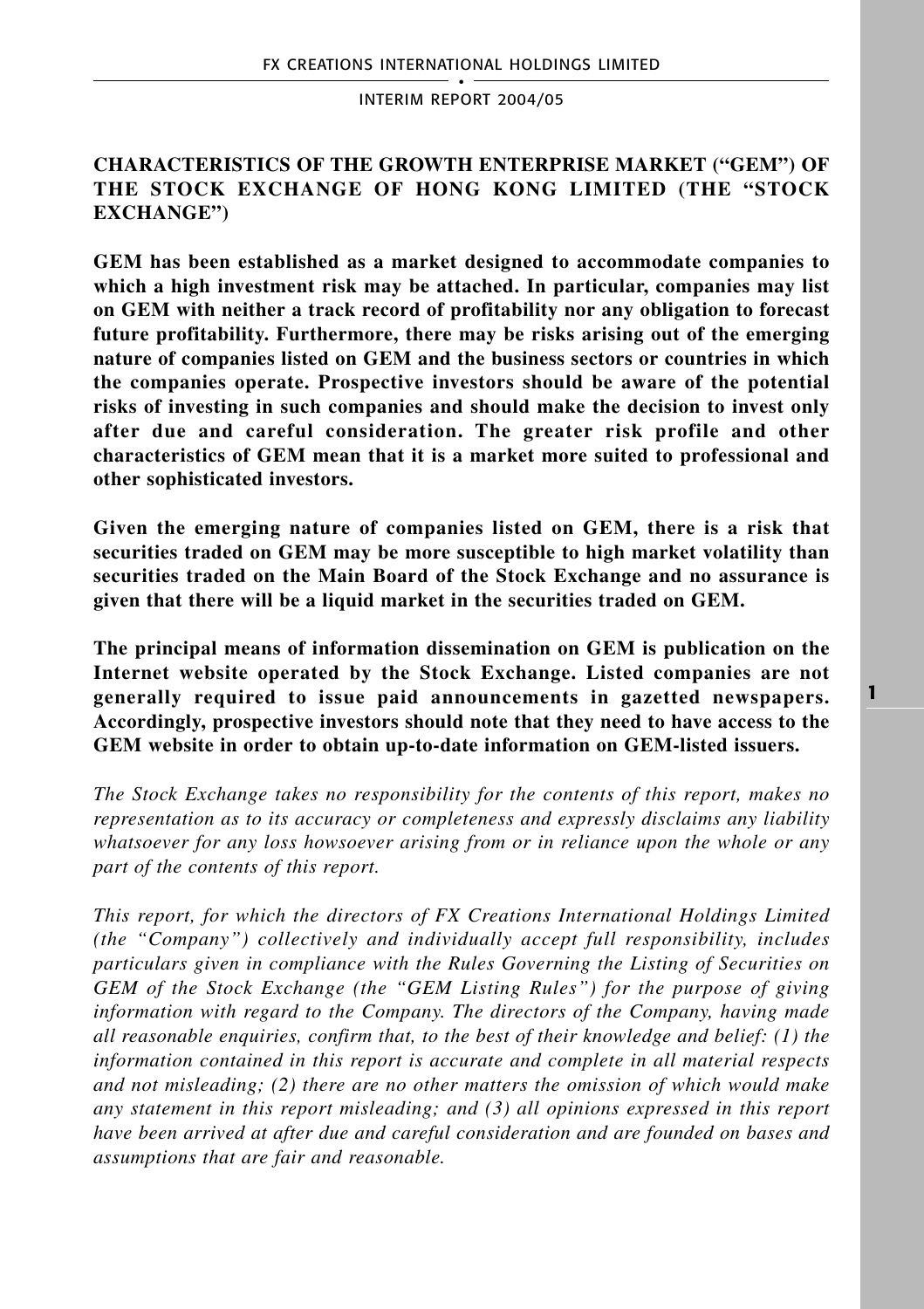# **RESULTS**

The board of directors (the "Board") of FX Creations International Holdings Limited (the "Company") herein presents the unaudited consolidated results of the Company and its subsidiaries (collectively referred to as the "Group") for the three months and six months ended 30 September 2004 together with the comparative unaudited figures for the corresponding periods in 2003 as follows:

|                |                                        |                                 | Three months ended<br>30 September     |                                 |  |
|----------------|----------------------------------------|---------------------------------|----------------------------------------|---------------------------------|--|
| <b>Notes</b>   | 2004<br>(Unaudited)<br><b>HK\$'000</b> | 2003<br>(Unaudited)<br>HK\$'000 | 2004<br>(Unaudited)<br><b>HK\$'000</b> | 2003<br>(Unaudited)<br>HK\$'000 |  |
| $\overline{c}$ | 33,956                                 | 29,234                          | 17,764                                 | 15,921                          |  |
|                | (17, 466)                              | (14,560)                        | (8, 826)                               | (8,373)                         |  |
|                | 16,490                                 | 14,674                          | 8,938                                  | 7,548                           |  |
|                | 383<br>(10, 401)<br>(7,306)            | 16<br>(8,396)<br>(5,150)        | (5,700)<br>(4,592)                     | 8<br>(4,508)<br>(2,571)         |  |
|                | (834)                                  | 1,144                           | (1, 354)                               | 477                             |  |
|                | (280)                                  | (228)                           | (140)                                  | (98)                            |  |
| 3              | (1, 114)                               | 916                             | (1, 494)                               | 379                             |  |
| $\overline{4}$ | (8)                                    | (160)                           | 23                                     | (66)                            |  |
|                | (1,122)<br>(95)                        | 756<br>27                       | (1,471)                                | 313<br>27                       |  |
|                | (1, 217)                               | 783                             | (1,471)                                | 340                             |  |
| 6              |                                        |                                 |                                        |                                 |  |
| 5              |                                        |                                 |                                        |                                 |  |
|                | $HK(0.30)$ cent                        | HK0.20 cent                     | $HK(0.37)$ cent                        | HK0.09 cent                     |  |
|                | N/A                                    | N/A                             | N/A                                    | N/A                             |  |
|                | NET (LOSS)/PROFIT ATTRIBUTABLE         |                                 | Six months ended<br>30 September       |                                 |  |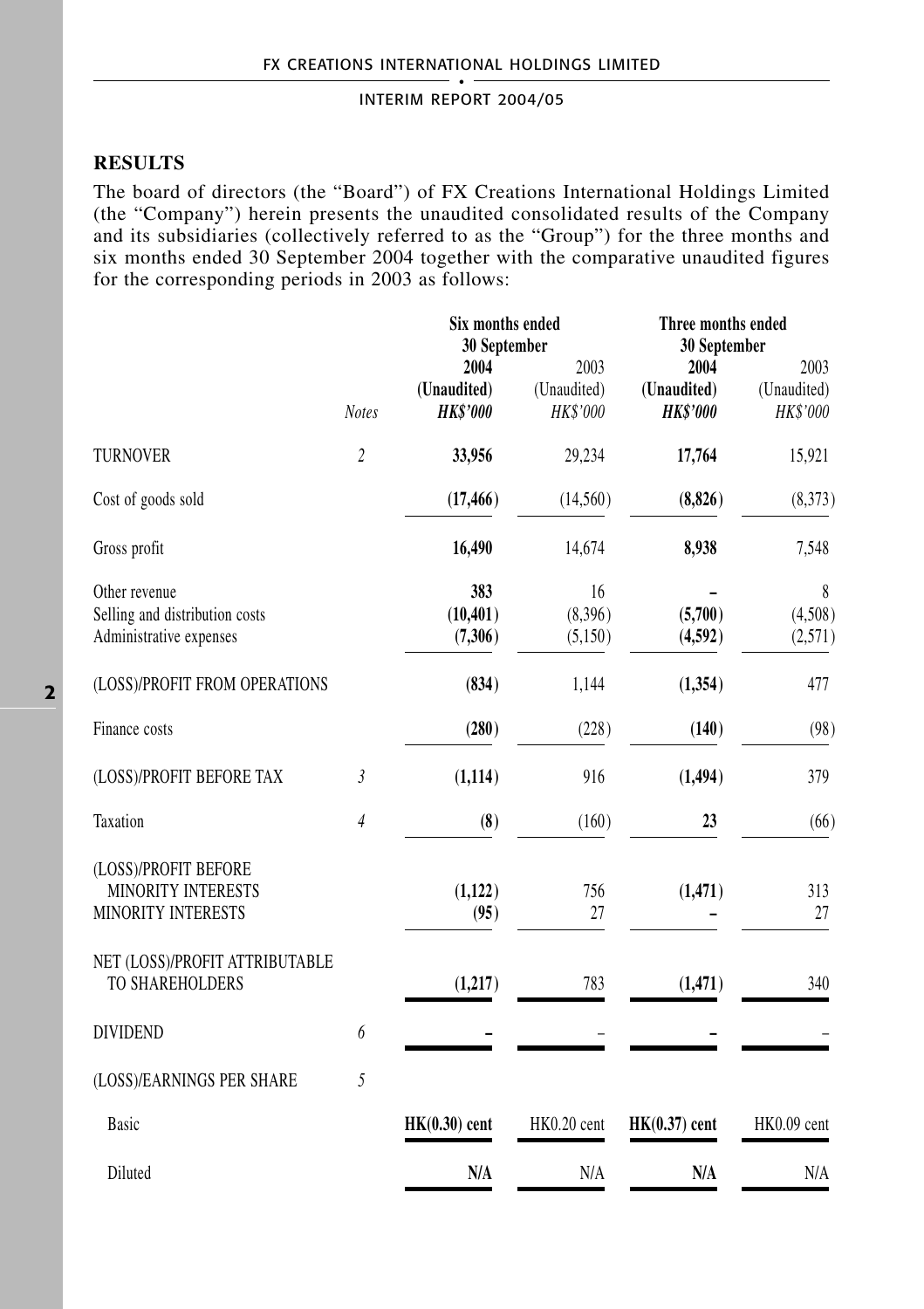# **CONSOLIDATED BALANCE SHEET**

|                                                   | <b>Notes</b> | As at<br>30 September<br>2004<br>(Unaudited)<br><b>HK\$'000</b> | As at<br>31 March<br>2004<br>(Audited)<br><b>HK\$'000</b> |
|---------------------------------------------------|--------------|-----------------------------------------------------------------|-----------------------------------------------------------|
| <b>NON-CURRENT ASSETS</b>                         |              |                                                                 |                                                           |
| Fixed assets                                      |              | 9,013                                                           | 6,198                                                     |
| Other investments                                 | 9            | 3,000                                                           | 4,000                                                     |
| Rental and sundry deposits                        |              | 2,139                                                           | 2,111                                                     |
|                                                   |              | 14,152                                                          | 12,309                                                    |
| <b>CURRENT ASSETS</b>                             |              |                                                                 |                                                           |
| Inventories                                       |              | 2,925                                                           | 2,668                                                     |
| Accounts receivable                               | 7            | 8,426                                                           | 7,744                                                     |
| Prepayments, deposits and other receivables       |              | 3,931                                                           | 3,789                                                     |
| Due from a minority shareholder                   |              | 360                                                             | 360                                                       |
| Taxes refundable                                  |              | 255                                                             | 125                                                       |
| Pledged bank deposit                              |              | 3,518                                                           | 3,567                                                     |
| Cash and bank balances                            |              | 3,912                                                           | 6,765                                                     |
|                                                   |              | 23,327                                                          | 25,018                                                    |
| <b>CURRENT LIABILITIES</b><br>Accounts payable    | 8            | 4,182                                                           | 3,907                                                     |
| Accrued expenses and other payables               |              | 1,984                                                           | 1,318                                                     |
| Taxes payable                                     |              | 94                                                              | 740                                                       |
| Bill payable – secured                            |              | 4,398                                                           | 3,556                                                     |
| Bank overdrafts - secured                         |              | 3,769                                                           | 3,644                                                     |
| Short-term bank loans – secured                   |              | 600                                                             | 600                                                       |
| Current portion of long-term bank loans – secured |              | 1,092                                                           | 1,080                                                     |
|                                                   |              | 16,119                                                          | 14,845                                                    |
| <b>NET CURRENT ASSETS</b>                         |              | 7,208                                                           | 10,173                                                    |
| TOTAL ASSETS LESS CURRENT LIABILITIES             |              | 21,360                                                          | 22,482                                                    |
| NON-CURRENT LIABILITIES                           |              |                                                                 |                                                           |
| Long-term bank loans - secured                    |              | 603                                                             | 603                                                       |
|                                                   |              | 20,757                                                          | 21,879                                                    |
| <b>MINORITY INTERESTS</b>                         |              | (122)                                                           | (27)                                                      |
|                                                   |              | 20,635                                                          | 21,852                                                    |
|                                                   |              |                                                                 |                                                           |
| <b>CAPITAL AND RESERVES</b>                       |              |                                                                 |                                                           |
| Share capital                                     |              | 4,000                                                           | 4,000                                                     |
| Reserves                                          |              | 16,635                                                          | 17,852                                                    |
|                                                   |              | 20,635                                                          | 21,852                                                    |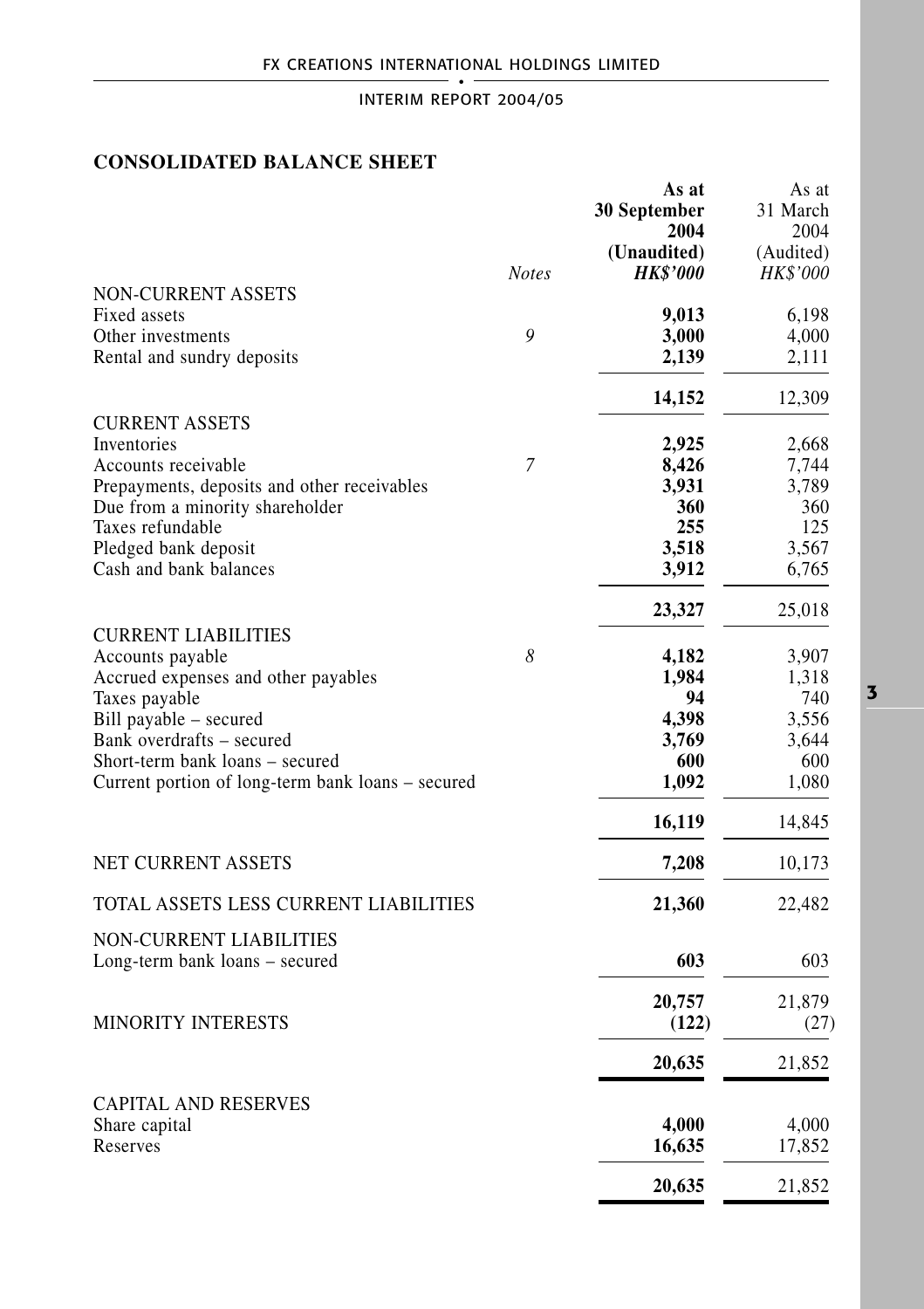# **CONDENSED CONSOLIDATED CASH FLOW STATEMENT**

|                                                     | <b>Six months</b> | Six months      |
|-----------------------------------------------------|-------------------|-----------------|
|                                                     | ended             | ended           |
|                                                     | 30 September      | 30 September    |
|                                                     | 2004              | 2003            |
|                                                     | (Unaudited)       | (Unaudited)     |
|                                                     | <b>HK\$'000</b>   | <b>HK\$'000</b> |
| Net cash inflow from operating activities           | 558               | 5,067           |
| Net cash outflow from investing activities          | (3,548)           | (822)           |
| Net cash inflow/(outflow) from financing activities | 12                | (799)           |
| (DECREASE)/INCREASE IN CASH AND                     |                   |                 |
| <b>CASH EQUIVALENTS</b>                             | (2,978)           | 3,446           |
| Cash and cash equivalents at beginning of period    | 3,121             | 4,200           |
| CASH AND CASH EQUIVALENTS AT END OF PERIOD          | 143               | 7,646           |
| ANALYSIS OF BALANCES OF CASH AND                    |                   |                 |
| <b>CASH EQUIVALENTS</b>                             |                   |                 |
| Cash and bank balances                              | 3,912             | 9,363           |
| <b>Bank</b> overdrafts                              | (3,769)           | (1,717)         |
|                                                     | 143               | 7,646           |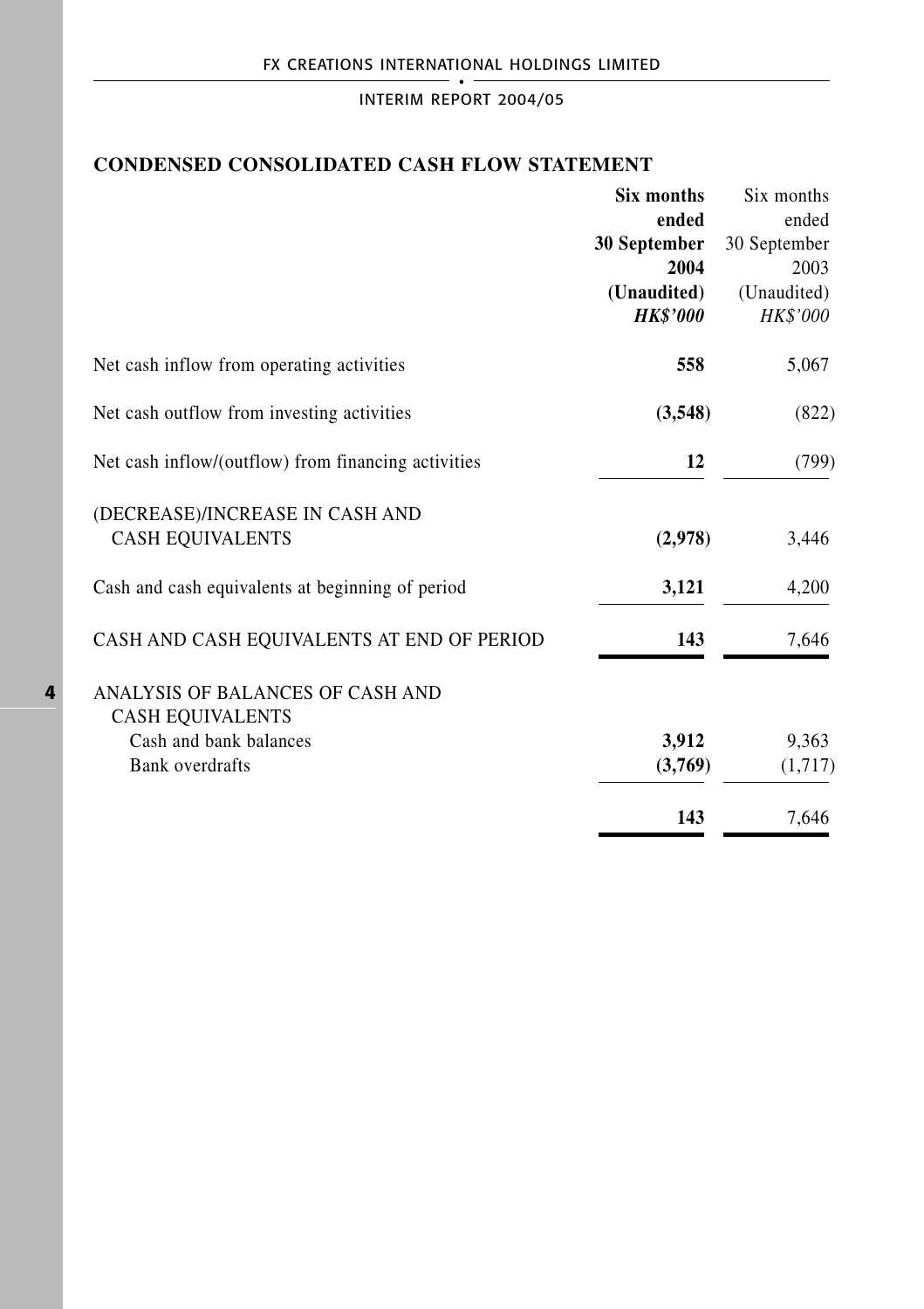# **CONSOLIDATED STATEMENT OF CHANGES IN EQUITY**

|                           | <b>Share</b><br>capital | <b>Share</b><br>premium | Accumulated<br>profits/(loss) | <b>Total</b> |
|---------------------------|-------------------------|-------------------------|-------------------------------|--------------|
|                           | (Unaudited)             | (Unaudited)             | (Unaudited)                   | (Unaudited)  |
|                           | HK\$'000                | HK\$'000                | HK\$'000                      | HK\$'000     |
| At 1 April 2003           | 4,000                   | 13,703                  | 3,398                         | 21,101       |
| Net profit for the period |                         |                         | 783                           | 783          |
| At 30 September 2003      | 4,000                   | 13,703                  | 4,181                         | 21,884       |
| At 1 April 2004           | 4,000                   | 13,703                  | 4,149                         | 21,852       |
| Net loss for the period   |                         |                         | (1,217)                       | (1,217)      |
| At 30 September 2004      | 4.000                   | 13.703                  | 2,932                         | 20,635       |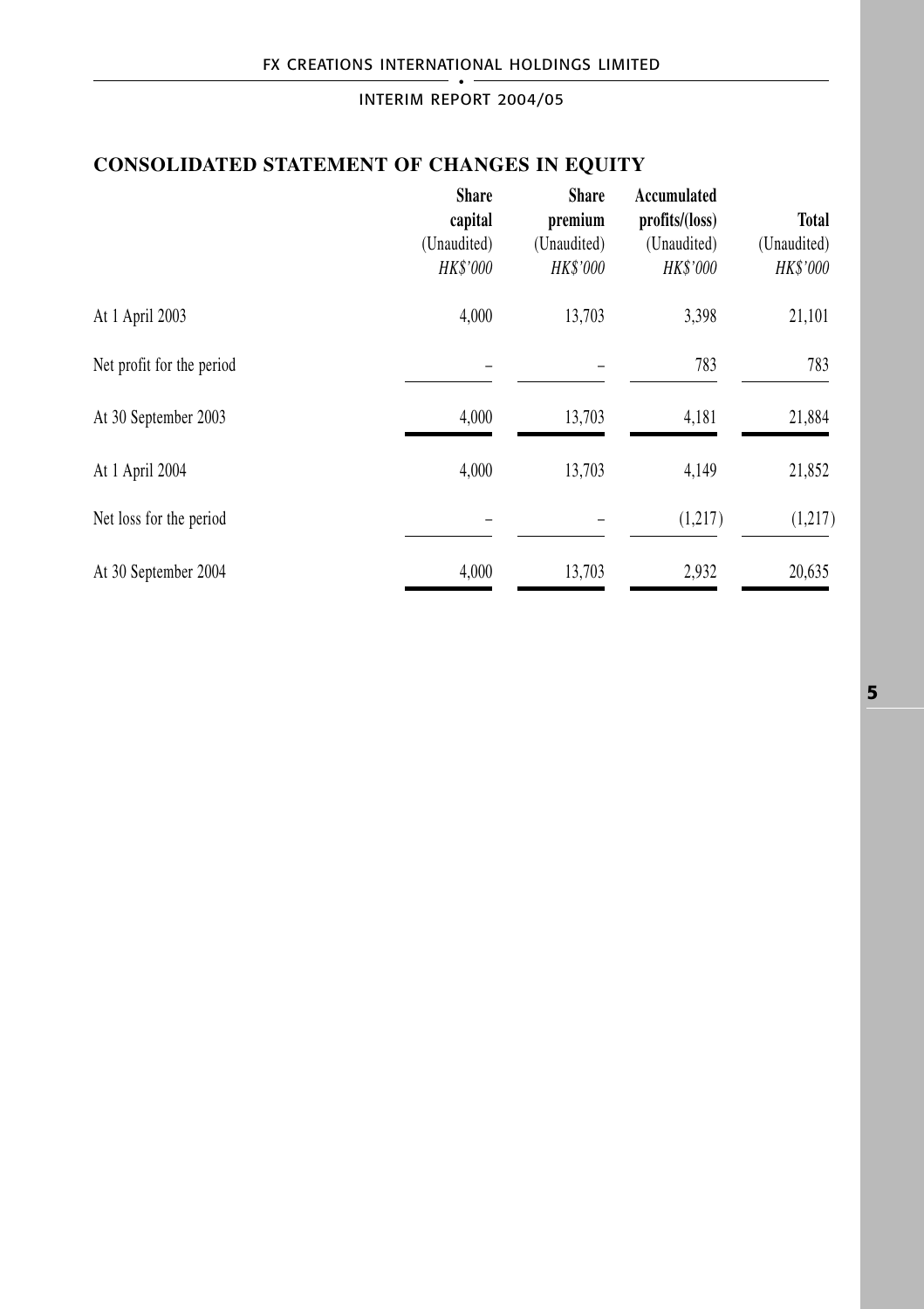*Notes:*

### **1. BASIS OF PREPARATION**

The unaudited consolidated interim accounts have been prepared under the historical cost convention and in accordance with the Hong Kong Statement of Standard Accounting Practice No. 25 "Interim Financial Reporting" issued by the Hong Kong Institute of Certified Public Accountants and the disclosure requirements of the GEM Listing Rules and the Hong Kong Companies Ordinance. The accounting policies adopted are consistent with those set out in the annual financial statements for the year ended 31 March 2004.

All significant transactions and balances within the Group have been eliminated on consolidation.

#### **2. TURNOVER AND SEGMENT INFORMATION**

Turnover represents the aggregate of the net invoiced value of goods sold, after allowances for returns and trade discounts.

The Group's operating businesses are structured and managed separately, according to the nature of their operations and the products and services they provided. Each of the Group's business segments represents a strategic business unit that offers products and services which are subject to risks and returns that are different from those of other business segments. Details of the business segments are summarised as follows:

- (a) the retail segment represents the selling of bags and accessories via retail shops and department store counters;
- (b) the wholesale segment represents the selling of bags and accessories via agents and distributors; and
- (c) the corporate segment represents investment holding.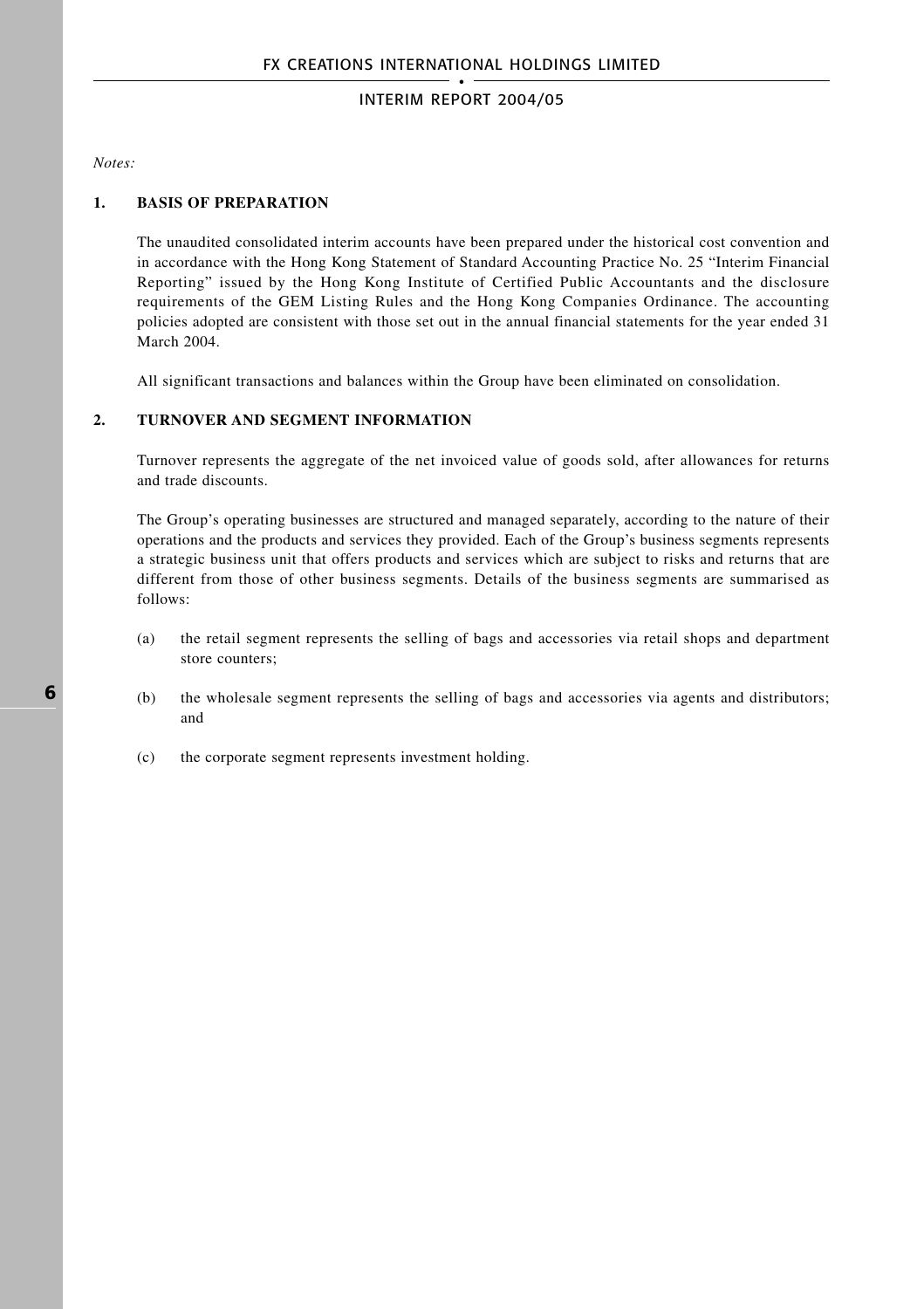### **(a) Business segments**

The following tables present revenue, results and certain assets, liabilities and expenditure information for the Group's business segments.

|                                                                                  | Six months ended 30 September  |                         |                                |                         |                                |                         |                                |                         |
|----------------------------------------------------------------------------------|--------------------------------|-------------------------|--------------------------------|-------------------------|--------------------------------|-------------------------|--------------------------------|-------------------------|
|                                                                                  | Retail                         |                         | Wholesale                      |                         | Consolidated                   |                         |                                |                         |
|                                                                                  | 2004                           | 2003                    | 2004                           | 2003                    | 2004                           | 2003                    | 2004                           | 2003                    |
|                                                                                  | (Unaudited)<br><b>HK\$'000</b> | (Unaudited)<br>HK\$'000 | (Unaudited)<br><b>HK\$'000</b> | (Unaudited)<br>HK\$'000 | (Unaudited)<br><b>HK\$'000</b> | (Unaudited)<br>HK\$'000 | (Unaudited)<br><b>HK\$'000</b> | (Unaudited)<br>HK\$'000 |
| Segment revenue:<br>Sales to external<br>customers                               | 19,858                         | 16,882                  | 14,098                         | 12,352                  |                                |                         | 33,956                         | 29,234                  |
|                                                                                  |                                |                         |                                |                         |                                |                         |                                |                         |
| Segment results                                                                  | 2,487                          | 2,741                   | 964                            | 2,025                   | (4,285)                        | (3,622)                 | (834)                          | 1,144                   |
| Finance costs                                                                    |                                |                         |                                |                         |                                |                         | (280)                          | (228)                   |
| (Loss)/profit before tax                                                         |                                |                         |                                |                         |                                |                         | (1, 114)                       | 916                     |
| Taxation                                                                         |                                |                         |                                |                         |                                |                         | (8)                            | (160)                   |
| (Loss)/profit before<br>minority interests                                       |                                |                         |                                |                         |                                |                         | (1,122)                        | 756                     |
| Minority interests                                                               |                                |                         |                                |                         |                                |                         | (95)                           | 27                      |
| Net (loss)/profit from<br>ordinary activities<br>attributable to<br>shareholders |                                |                         |                                |                         |                                |                         | (1,217)                        | 783                     |
| <b>BALANCE SHEET</b>                                                             |                                |                         |                                |                         |                                |                         |                                |                         |
| <b>ASSETS</b>                                                                    |                                |                         |                                |                         |                                |                         |                                |                         |
| Segment assets                                                                   | 7,277                          | 4,965                   | 17,659                         | 9,648                   | 12,543                         | 20,101                  | 37,479                         | 34,714                  |
| <b>LIABILITIES</b>                                                               |                                |                         |                                |                         |                                |                         |                                |                         |
| Segment liabilities                                                              | 3,270                          | 2,996                   | 2,028                          | 3,481                   | 11,424                         | 5,965                   | 16,722                         | 12,442                  |
| Other segment                                                                    |                                |                         |                                |                         |                                |                         |                                |                         |
| information:<br>Depreciation                                                     | 284                            | 228                     | 359                            | 431                     | 111                            | 108                     | 754                            | 767                     |
|                                                                                  |                                |                         |                                |                         |                                |                         |                                |                         |
| Capital                                                                          |                                |                         |                                |                         |                                |                         |                                |                         |
| expenditure                                                                      | 535                            | 76                      | 2,606                          | 2,023                   | 428                            | 31                      | 3,569                          | 2,130                   |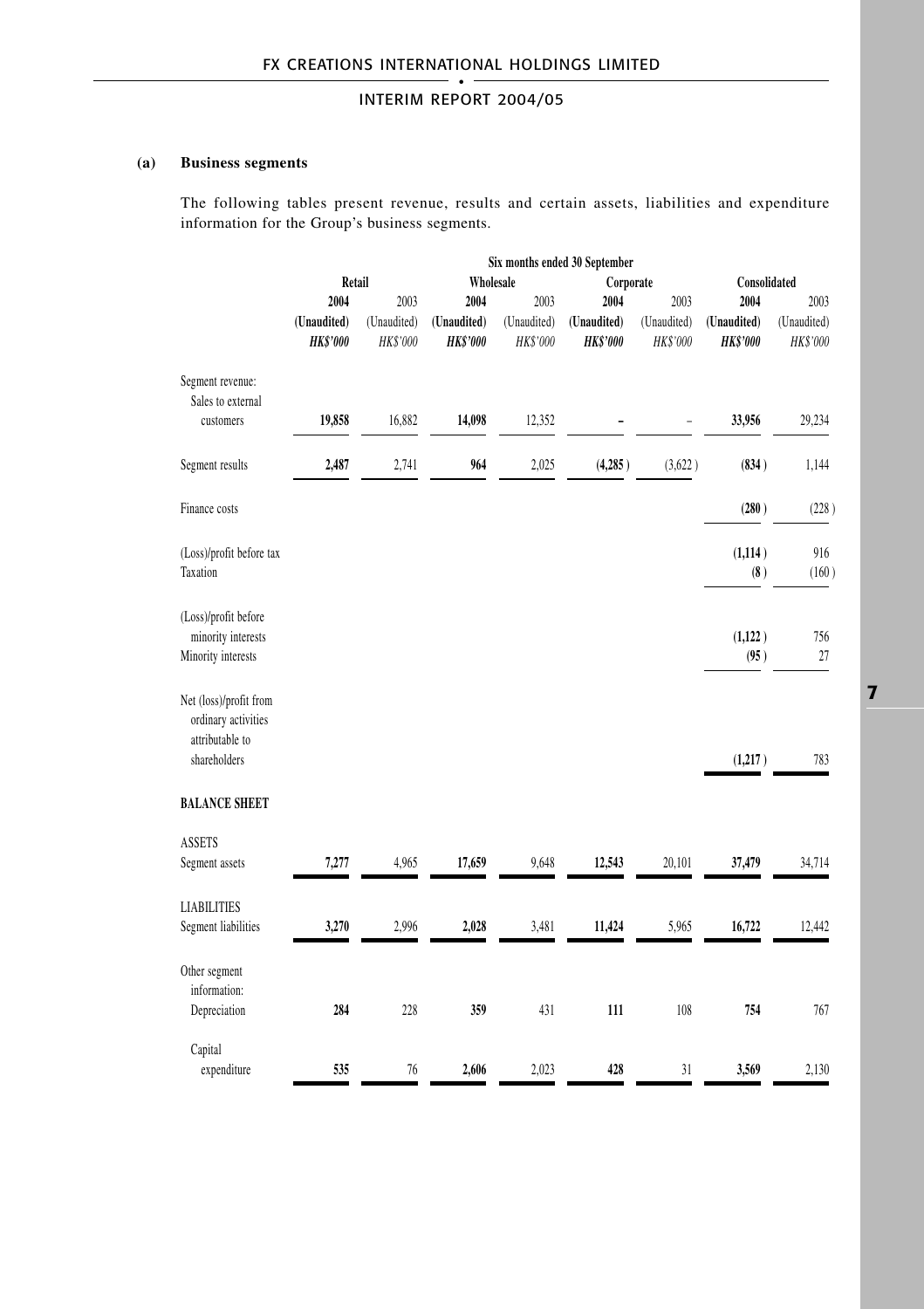#### **(b) Geographical segments**

The following table presents revenue, certain assets and expenditure information for the Group's geographical segments.

|                                                    |                                |                         |                                                         |                                |                                |                         | Six months ended 30 September |                         |                                |                         |                               |                         |
|----------------------------------------------------|--------------------------------|-------------------------|---------------------------------------------------------|--------------------------------|--------------------------------|-------------------------|-------------------------------|-------------------------|--------------------------------|-------------------------|-------------------------------|-------------------------|
|                                                    |                                |                         | People's Republic<br>of China ("PRC")<br>(not including |                                |                                |                         |                               |                         |                                |                         |                               |                         |
|                                                    | <b>Hong Kong</b>               |                         | Hong Kong)                                              |                                | Taiwan                         |                         | Singapore                     |                         | <b>Other</b>                   |                         | Consolidated                  |                         |
|                                                    | 2004                           | 2003                    | 2004                                                    | 2003                           | 2004                           | 2003                    | 2004                          | 2003                    | 2004                           | 2003                    | 2004                          | 2003                    |
|                                                    | (Unaudited)<br><b>HK\$'000</b> | (Unaudited)<br>HK\$'000 | (Unaudited)<br><b>HK\$'000</b>                          | (Unaudited)<br><b>HK\$'000</b> | (Unaudited)<br><b>HK\$'000</b> | (Unaudited)<br>HK\$'000 | (Unaudited)<br><b>HKS'000</b> | (Unaudited)<br>HK\$'000 | (Unaudited)<br><b>HK\$'000</b> | (Unaudited)<br>HK\$'000 | (Unaudited)<br><b>HKS'000</b> | (Unaudited)<br>HK\$'000 |
| Segment revenue:<br>Sales to external<br>customers | 25,268                         | 20,705                  | 1,411                                                   | 1,696                          | 5,873                          | 5,221                   | 950                           | 728                     | 454                            | 884                     | 33,956                        | 29,234                  |
| Other segment<br>information:<br>Segment assets    | 20,896                         | 21,510                  | 13,110                                                  | 10,433                         | 3,244                          | 2,700                   | 229                           | 71                      |                                |                         | 37,479                        | 34,714                  |
| Capital<br>expenditure                             | 719                            | 80                      | 2,606                                                   | 2,023                          | 244                            | 27                      |                               |                         |                                |                         | 3,569                         | 2,130                   |

### **3. (LOSS)/PROFIT BEFORE TAX**

The Group's (loss)/profit before tax is arrived at after charging:

| Six months ended |                 | Three months ended     |                 |  |
|------------------|-----------------|------------------------|-----------------|--|
|                  |                 | 30 September           |                 |  |
| 2004             | 2003            |                        | 2003            |  |
| (Unaudited)      | (Unaudited)     | (Unaudited)            | (Unaudited)     |  |
| <b>HK\$'000</b>  | <i>HK\$'000</i> | <i><b>HK\$'000</b></i> | <b>HK\$'000</b> |  |
| 280              | 228             | 140                    | 98              |  |
| 754              | 767             | 357                    | 355             |  |
|                  |                 | 30 September           | 2004            |  |

#### **4. TAXATION**

Hong Kong Profits Tax for the three and six months ended 30 September 2004 have been provided at the rate of 17.5% (three and six months ended 30 September 2003: 17.5%) on the estimated assessable profits arising in Hong Kong during the periods. Taxes on profits assessable in other jurisdictions have been calculated at the rates of tax prevailing in the places in which the Group operates, based on existing legislation, interpretation and practices in respect thereof.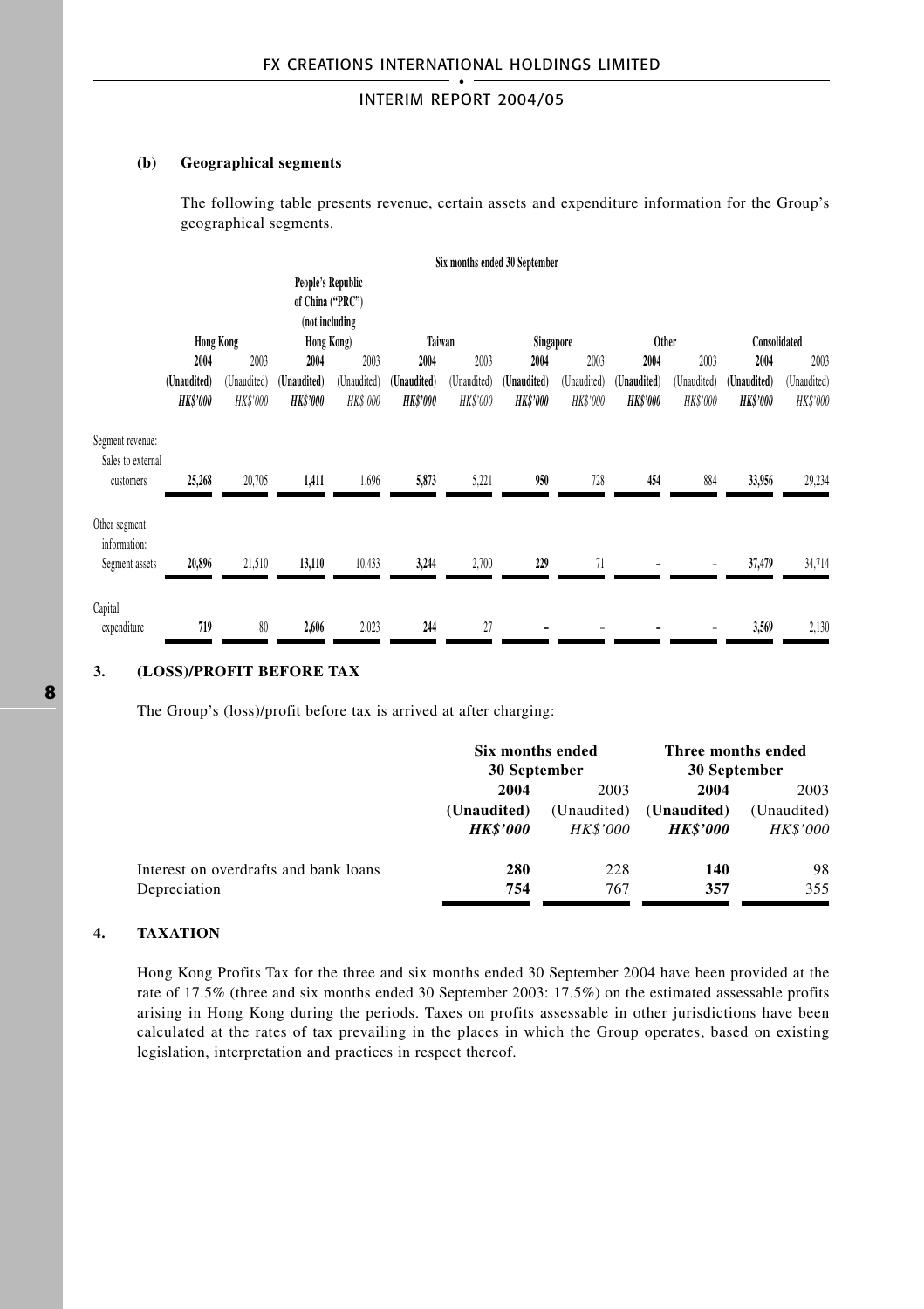#### **5. (LOSS)/EARNINGS PER SHARE**

The calculations of basic (loss)/earnings per share for the three and six months ended 30 September 2004 are based on the unaudited consolidated net loss attributable to shareholders for the three and six months ended 30 September 2004 of approximately HK\$1,471,000 and HK\$1,217,000 respectively (three and six months ended 30 September 2003: net profit attributable to shareholders of HK\$340,000 and HK\$783,000 respectively) and on 400,000,000 shares in issue during the three and six months ended 30 September 2004 (weighted average number of shares in issue for the three and six months ended 30 September 2003: 400,000,000 shares).

Diluted (loss)/earnings per share for the three months and six months ended 30 September 2004 and the corresponding periods in 2003 have not been disclosed as no dilutive events existed during those periods.

#### **6. DIVIDEND**

The Board does not recommend the payment of an interim dividend for the six months ended 30 September 2004 (six months ended 30 September 2003: Nil).

### **7. ACCOUNTS RECEIVABLE**

The Group's trading terms with its customers are mainly on credit, which generally have credit terms of up to 90 days (six months ended 30 September 2003: 90 days). The Group seeks to maintain strict control over its outstanding receivables to minimise credit risk. Overdue balances are reviewed regularly by senior management.

Aged analysis of the Group's accounts receivable as at the balance sheet dates based on the goods delivery date is as follows:

|                | 30 September<br>2004<br>(Unaudited)<br><b>HK\$'000</b> | 31 March<br>2004<br>(Audited)<br><b>HK\$'000</b> |
|----------------|--------------------------------------------------------|--------------------------------------------------|
| Within 90 days | 5,780                                                  | 7,288                                            |
| 91-180 days    | 1,753                                                  | 151                                              |
| 181-365 days   | 620                                                    | 270                                              |
| Over 1 year    | 273                                                    | 35                                               |
|                | 8,426                                                  | 7,744                                            |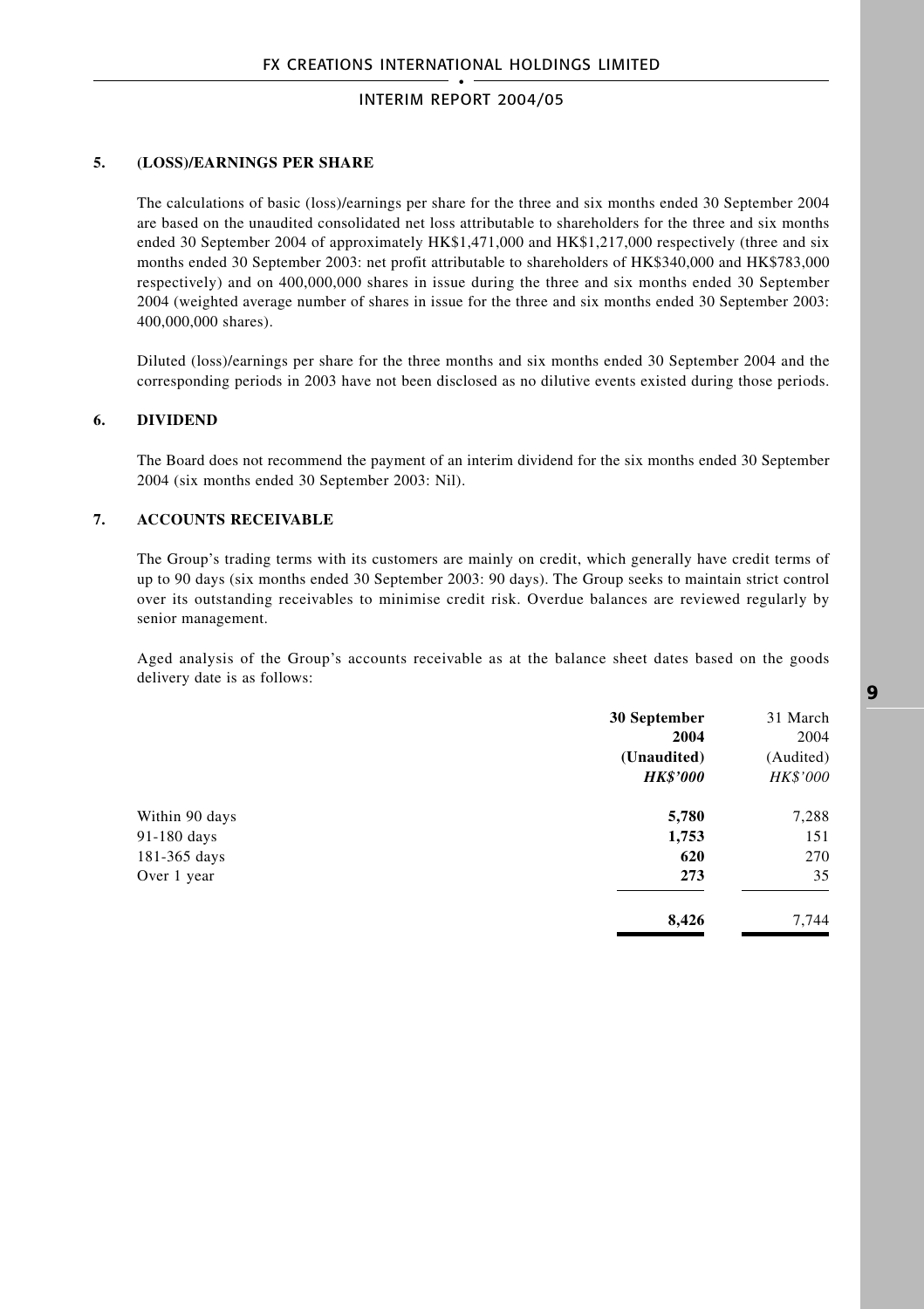### **8. ACCOUNTS PAYABLE**

Aged analysis of the Group's accounts payable as at the balance sheet dates based on the goods receipt date is as follows:

|                | 30 September    | 31 March                 |
|----------------|-----------------|--------------------------|
|                | 2004            | 2004                     |
|                | (Unaudited)     | (Audited)                |
|                | <b>HK\$'000</b> | HK\$'000                 |
| Within 90 days | 2,101           | 3,178                    |
| 91-180 days    | 1,597           | $\overline{\phantom{0}}$ |
| 181-365 days   |                 | 25                       |
| Over 1 year    | 484             | 704                      |
|                | 4,182           | 3,907                    |

### **9. OTHER INVESTMENTS**

|                                         | 30 September    | 31 March        |
|-----------------------------------------|-----------------|-----------------|
|                                         | 2004            | 2004            |
|                                         | (Unaudited)     | (Audited)       |
| Non-trading securities                  | <b>HK\$'000</b> | <b>HK\$'000</b> |
| Equity securities – listed in Hong Kong | 4,000           | 4,000           |
| Provision for deficit on revaluation    | (1,000)         |                 |
|                                         | 3.000           | 4.000           |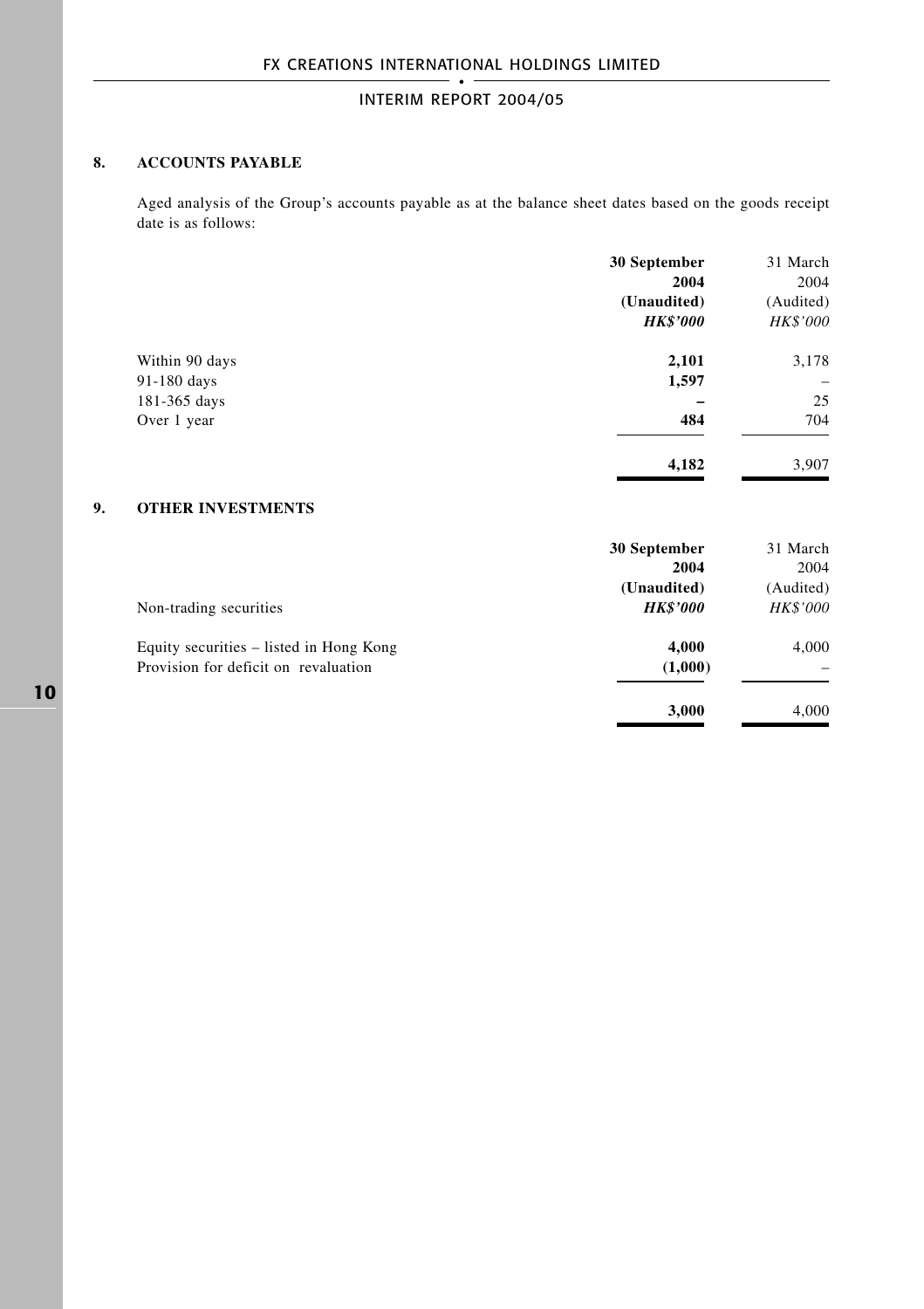# **MANAGEMENT DISCUSSION AND ANALYSIS**

The Group is principally engaged in retail and wholesales of bags and accessories under its **FX CREATIONS** brandname. The bags sold by the Group consist principally of business bags, sports bags, backpacks, handbags and wallets. The accessories sold by the Group include belts, watches, spectacles and umbrellas. Other brandnames of the Group include **USU**, **Annvu** and **Astro Boy**.

The Group also sells its products to agents and distributors for distribution and resale in the PRC, Taiwan, Singapore, Malaysia, Indonesia, Thailand, Australia, New Zealand, Korea, Japan and Europe markets.

# **BUSINESS REVIEW**

The Group continued to record a double-digit growth in its turnover both in the three and six months ended 30 September 2004 as compared to the same period in previous year. To further capture the expected increasing number of tourists to Hong Kong, the Group has expanded its retail network by opening 7 more retail outlets in Hong Kong in the six months ended 30 September 2004.

# **FINANCIAL REVIEW**

## **Results**

During the six months ended 30 September 2004, the Group recorded a turnover of approximately HK\$34.0 million (six months ended 30 September 2003: approximately HK\$29.2 million), an increase of approximately 16% compared to the corresponding period in previous year. The turnover for the six months ended 30 September 2004 comprised retail sales and wholesales sales which accounted for approximately 58% and 42% (six months ended 30 September 2003: approximately 58% and 42%) of the total turnover respectively. As at 30 September 2004, the Group had 17 (31 March 2004: 10) retail outlets in Hong Kong which consisted of 7 (31 March 2004: 5) retail shops and 10 (31 March 2004: 5) department store counters and 9 (31 March 2004: 9) department store counters in Taiwan.

The increase in turnover was mainly attributable to the increase in retail sales, both in Hong Kong and Taiwan and wholesales sales. Retail and wholesale sales increased by approximately 18% and 14% respectively and retail sales in Hong Kong and Taiwan increased by approximately 22% and 12% respectively in the period under review compared to the previous corresponding period. The increase in retail sales was mainly attributed to our Group opening new retail outlets in Hong Kong.

The gross profit margin for the six months ended 30 September 2004 dropped slightly from approximately 50% during the corresponding period in previous year to approximately 49%. Selling and distribution costs increased by approximately 24% in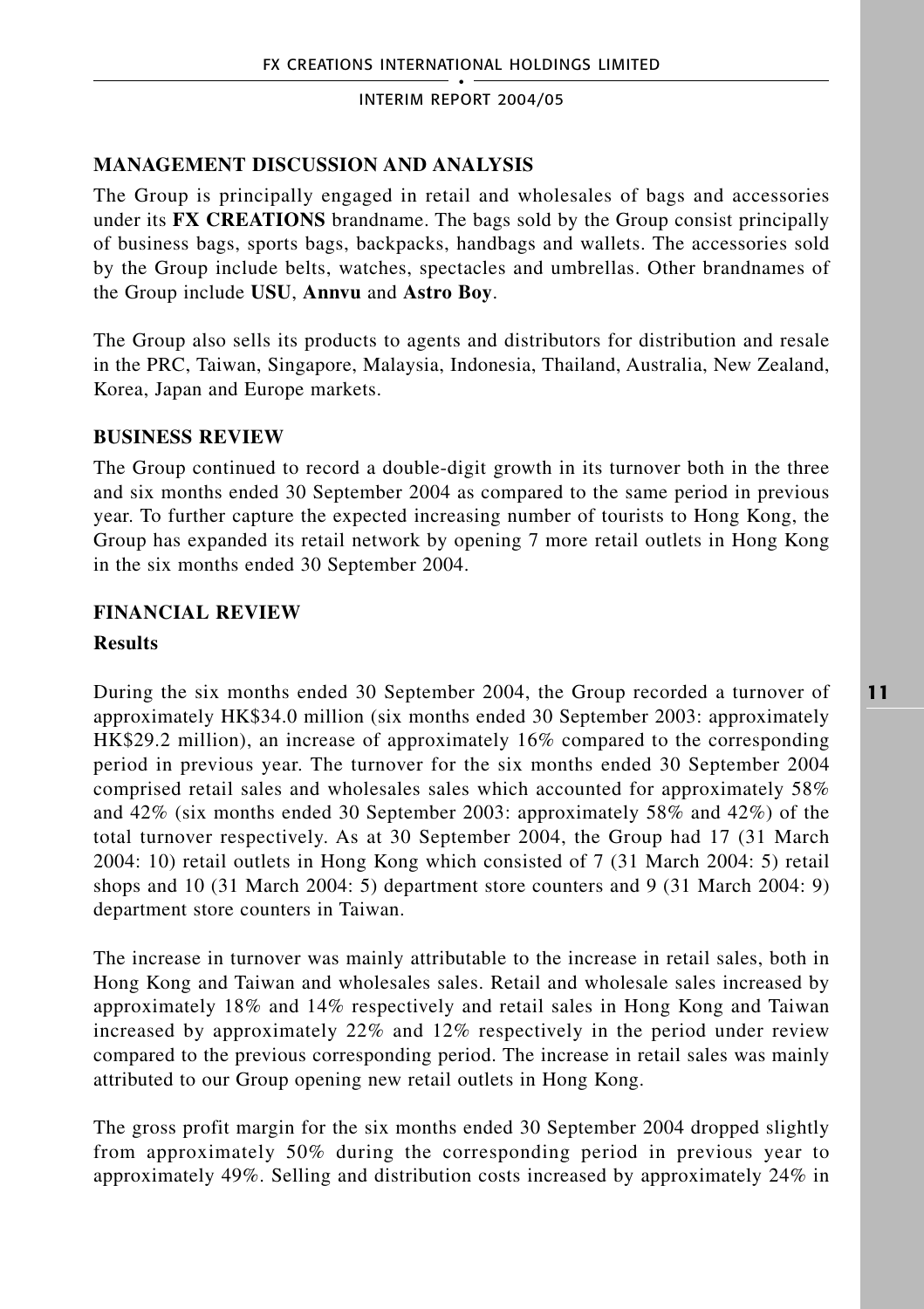the period under review due to the increase in expenses, e.g. sales staff salaries and rentals, as more retail outlets were opened. Administrative expenses also increased by approximately 42% in the period under review due mainly to the provision for the deficit on revaluation of non-trading securities of HK\$1,000,000 and to the increase in salaries and related expenses.

Although the Group recorded an increase in turnover of approximately 16% to HK\$34 million in the six months ended 30 September 2004, the Group recorded a net loss attributable to shareholders of approximately HK\$1.2 million, compared to a net profit of approximately HK\$0.8 million in the corresponding period in previous year. The loss was attributed to the deficit in revaluation of the non-trading securities of approximately HK\$1 million and higher percentage increase in selling and distribution costs and administrative expenses as a result of increase in the number of staff level, rental and other overheads due to the opening of more retail outlets.

## *Liquidity, financial resources and capital structure*

For the period under review, the Group financed its operations with its own working capital and bank borrowings of approximately HK\$10.5 million as at 30 September 2004 (31 March 2004: approximately HK\$9.5 million).

As at 30 September 2004, the Group had net current assets of approximately HK\$7.2 million (31 March 2004: approximately HK\$10 million) including cash and cash equivalents of approximately HK\$143,000 (31 March 2004: approximately HK\$3.1 million).

As at 30 September 2004, the Group had total available banking facilities of approximately HK\$16.1 million (31 March 2004: approximately HK\$16.3 million) which were supported by the following:

- (i) the pledge of bank deposits of approximately HK\$3,518,000 (31 March 2004: HK\$3,567,000);
- (ii) corporate guarantee executed by the Company; and
- (iii) the pledge of certain current asset of a subsidiary of the Company amounting to approximately HK\$984,000 (31 March 2004: HK\$934,000).

As at 30 September 2004, the gearing ratio (defined as the ratio between total bank borrowings and total assets) was approximately 0.28 (31 March 2004: approximately 0.25). The Group has no fixed interest bank borrowing. All the bank borrowings were denominated in HK Dollars.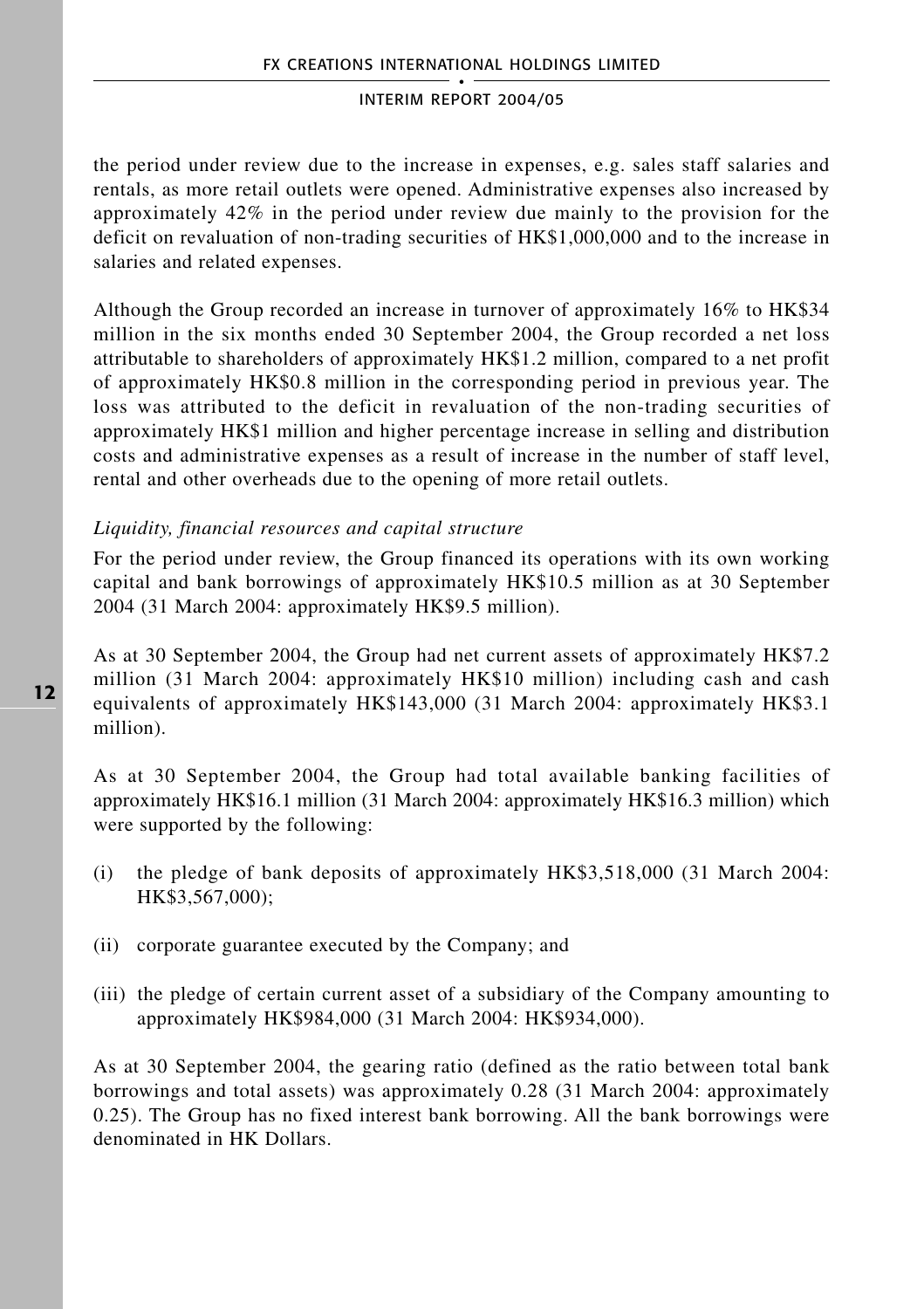As at 30 September 2004, the Group has outstanding bank borrowings of approximately HK\$10.5 million (31 March 2004: approximately HK\$9.5 million). The bank borrowings comprised secured bank overdrafts of approximately HK\$3.8 million (31 March 2004: approximately HK\$3.6 million), secured bills payable of approximately HK\$4.4 million (31 March 2004: approximately HK\$3.6 million) and secured bank loans of approximately HK\$2.3 million (31 March 2004: approximately HK\$2.3 million). As at 30 September 2004, approximately HK\$9.9 million (31 March 2004: approximately HK\$8.9 million) was repayable within one year and approximately HK\$0.6 million (31 March, 2004: approximately HK\$0.6 million) was repayable in the second year.

The share of the Company were listed on GEM on 21 May 2002. There has been no change in the capital structure of the Company since that date.

## **Significant investment**

As at 30 September 2004 and 31 March 2004, other than the investment in a company listed in Hong Kong disclosed as "other investments" in the balance sheet, there was no other significant investment held by the Group.

## **Material acquisition or disposal of subsidiaries and affiliated companies**

There were no material acquisitions or disposal of subsidiaries and affiliated companies in the course of the six months ended 30 September 2004.

# **Contingent liabilities**

The Company had provided guarantees for the bank facilities granted to its subsidiaries. The extent of such facilities utilised by the subsidiaries at 30 September 2004 amounted to approximately HK\$10.5 million (31 March 2004: approximately HK\$9.5 million)

The Group had no other material contingent liabilities as at 30 September 2004.

## **Lease and contracted commitments**

The Group leases certain of its office premises, warehouses, retail shops and department store counters under non-cancellable operating lease arrangements with lease terms ranging from one to three years.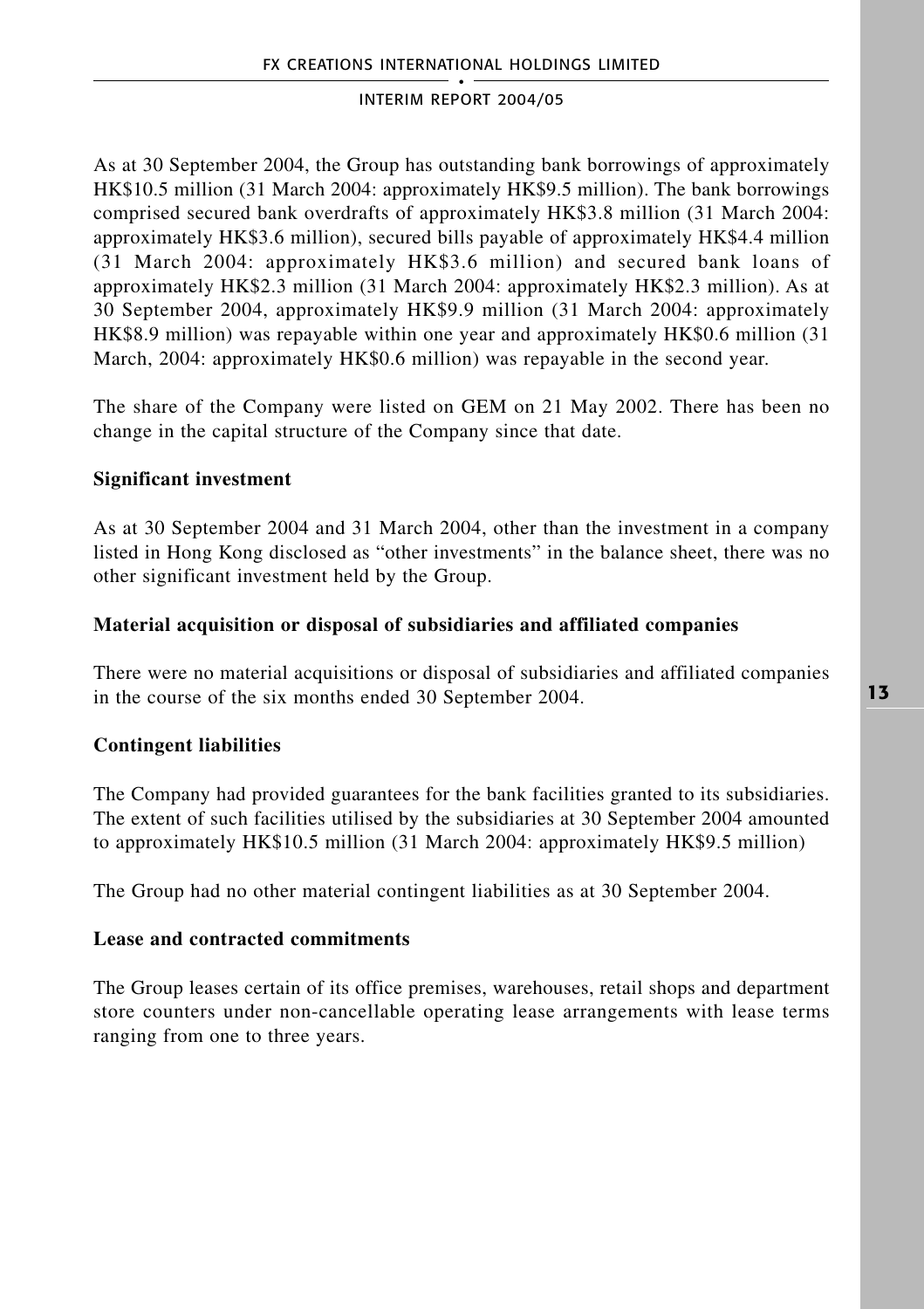At 30 September 2004, the Group had total future minimum lease payments in respect of non-cancellable operating leases falling due as follows:

|                                         | 30 September    | 31 March  |  |
|-----------------------------------------|-----------------|-----------|--|
|                                         | 2004            | 2004      |  |
|                                         | (Unaudited)     | (Audited) |  |
|                                         | <b>HK\$'000</b> | HK\$'000  |  |
| Land and buildings expiring:            |                 |           |  |
| Within one year                         | 3,895           | 4,068     |  |
| In the second to fifth years, inclusive | 1,406           | 2,793     |  |
|                                         | 5,301           | 6,861     |  |

As at 30 September 2004, the Group had contracted commitments in respect of purchases of certain fixed assets of approximately HK\$200,000 (31 March 2004: commitments in respect of licence fee of approximately HK\$137,000).

### **Foreign exchange exposure**

The Group's income and expenditure during the six months ended 30 September 2004 were denominated in United States ("US") dollars, HK dollars and New Taiwanese ("NT") dollars, and most of the assets and liabilities as at 30 September 2004 were denominated in HK dollars and NT dollars. Accordingly, the Board is of the view that, to certain extent, the Group is exposed to foreign currency exchange risk. For the US dollars foreign exchange exposure, the Board believes the exposure is small as the exchange rate of US dollars to HK dollars is comparatively stable. However, the Group is exposed to NT dollars foreign exchange exposure and fluctuation of exchange rates of NT dollars against HK dollars could affect the Group's results of operations. During the period under review, no hedging transaction or arrangement was made.

### **Treasury policies**

The Group adopts a conservative approach towards its treasury policies. The Group strives to reduce exposure to credit risk by performing ongoing credit evaluations of the financial conditions of its customers. To manage liquidity risk, the Board closely monitors the Group's liquidity position to ensure that the liquidity structure of the Group's assets, liabilities and commitments can meet its funding requirements.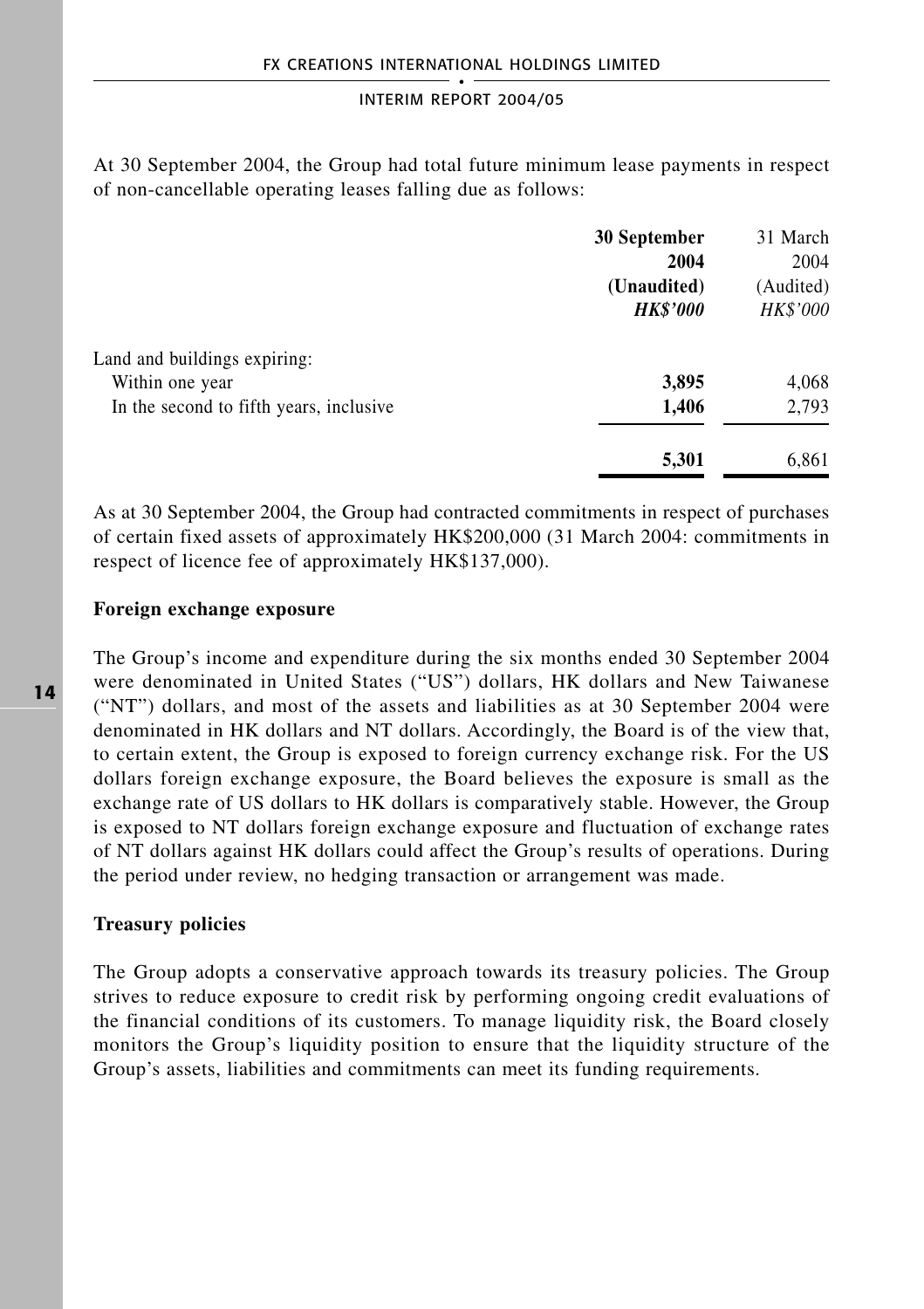### **Segment information**

#### *Business segments*

#### Retail sales

Retail sales increased by approximately 18%, as compared to the corresponding period in previous year, to approximately HK\$19.9 million (six months ended 30 September 2003: approximately HK\$16.9 million). The increase was attributed to the increase in the level of sales in the retail outlets in Hong Kong and Taiwan.

Wholesale sales

Wholesale sales comprised sales to agents and sales to distributors.

Wholesale sales increased by approximately 14%, as compared to the corresponding period in previous year, to approximately HK\$14.1 million (six months ended 30 September 2003: approximately HK\$12.4 million). The increase was mainly attributed to the increase in quantity sold to new and existing agents and distributors.

#### *Geographical segment*

For the six months ended 30 September 2004, sales in Hong Kong increased by approximately 22% compared to the corresponding period in previous year. The increase was attributed to the increase in both retail and wholesale sales in Hong Kong.

For the six months ended 30 September 2004, sales to elsewhere in the PRC decreased by approximately 17% compared to the corresponding period in previous year. The decrease was mainly attributed to the decrease in quantity sold to the Group's agents in the PRC due to higher level of competition.

For the six months ended 30 September 2004, sales to Taiwan increased by approximately 12% compared to the corresponding period in previous year. The increase was mainly attributed to the increase in the level of sales by retail outlets in Taiwan.

For the six months ended 30 September 2004, sales to Singapore increased by approximately 30% compared to the corresponding period in previous year. The increase was mainly attributed to the increase in quantity sold to the Group's agent in Singapore due to an improved retail market generally in Singapore.

For the six months ended 30 September 2004, sales to other countries decreased by approximately 49% compared to the corresponding period in previous year. The decrease was mainly attributed to the decrease in orders from the United States and Philippines.

Please also refer to note 2 to the Results of this report for details of business and geographical segments.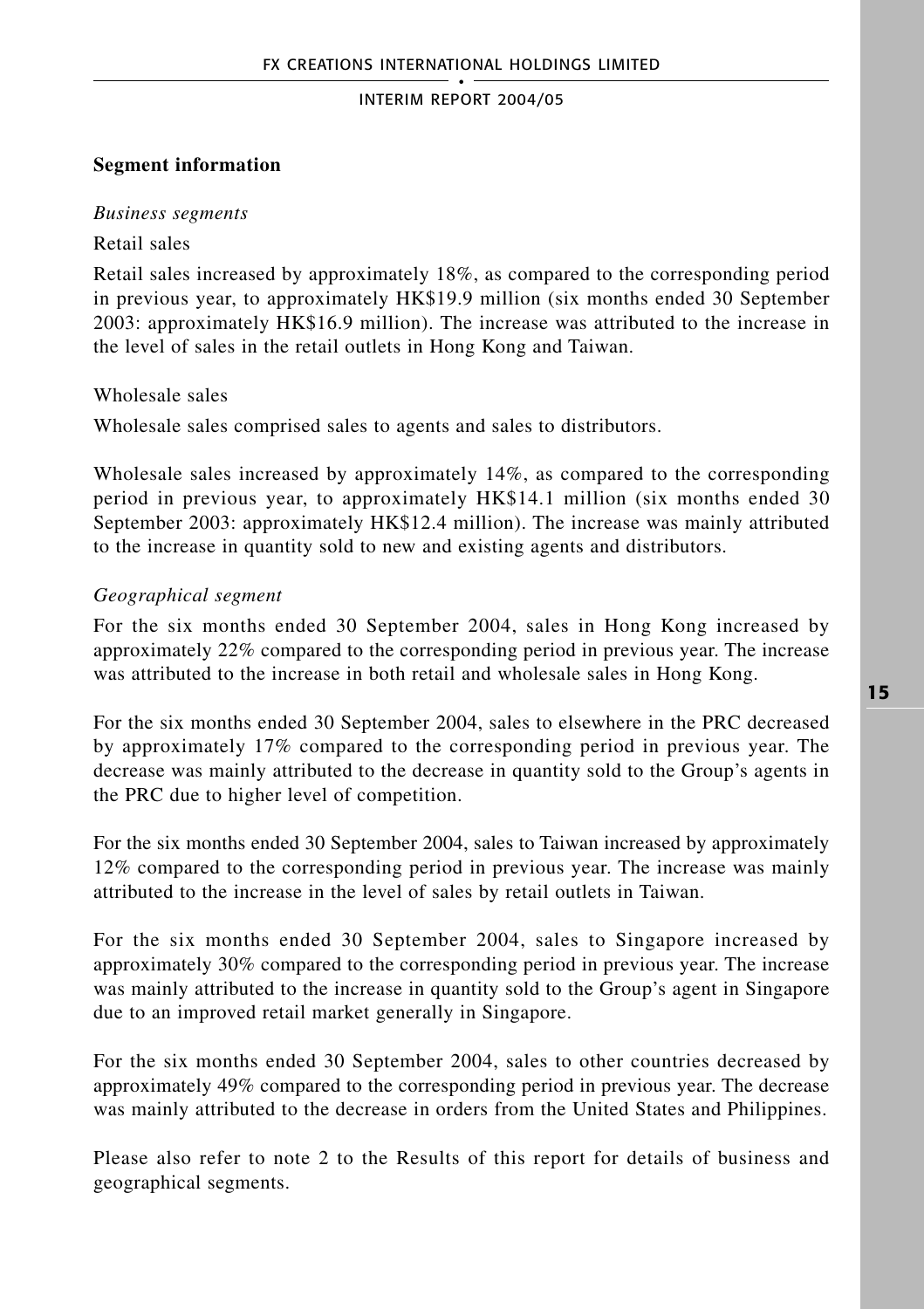## **Future plans for material investments and expected source of funding**

Details for the Group's future plans for material investments or capital assets and their expected source of funding have been stated in the Company's Prospectus dated 8 May 2002 under the sections headed "Statement of Business Objectives" and in this report under section headed "Comparison of Business objectives with Actual Business Progress". As at the date of this report, the Group did not have any other plans for material investments or capital assets. However, the Group is constantly looking for opportunities for investments or capital assets to enhance shareholders' value.

## **Employees and remuneration policies**

As at 30 September 2004, the Group had 130 (31 March 2004: 108) employees, including directors. Total staff costs (including directors' emoluments) were approximately HK\$5.7 million in the six months 30 September 2004 as compared to approximately HK\$5 million in the six months ended 30 September 2003. Remuneration is determined with reference to market terms and the performance, qualification and experience of individual employee. Year-end bonus based on individual performance will be paid to employees as recognition of and reward for their contributions. Other benefits include contributions to statutory mandatory provident fund scheme to its employees in Hong Kong. To date, no share options have been granted to employees.

## **16**

**PROSPECTS**

The Group is optimistic about its business prospects for the remaining of the financial year. The strong positive performance trend in turnover in the retail business appears to continue. In addition to introducing new innovative designs and products regularly, the Group will also continue to implement various promotion strategies to boast and capture sales. The Group will also continue to identify agents and distributors to target overseas and local markets.

The Group will continue to work towards its objective of promoting **FX CREATIONS** to be a brandname for stylish and lifestyle consumer products in the world market and is confident of meeting any challenges ahead.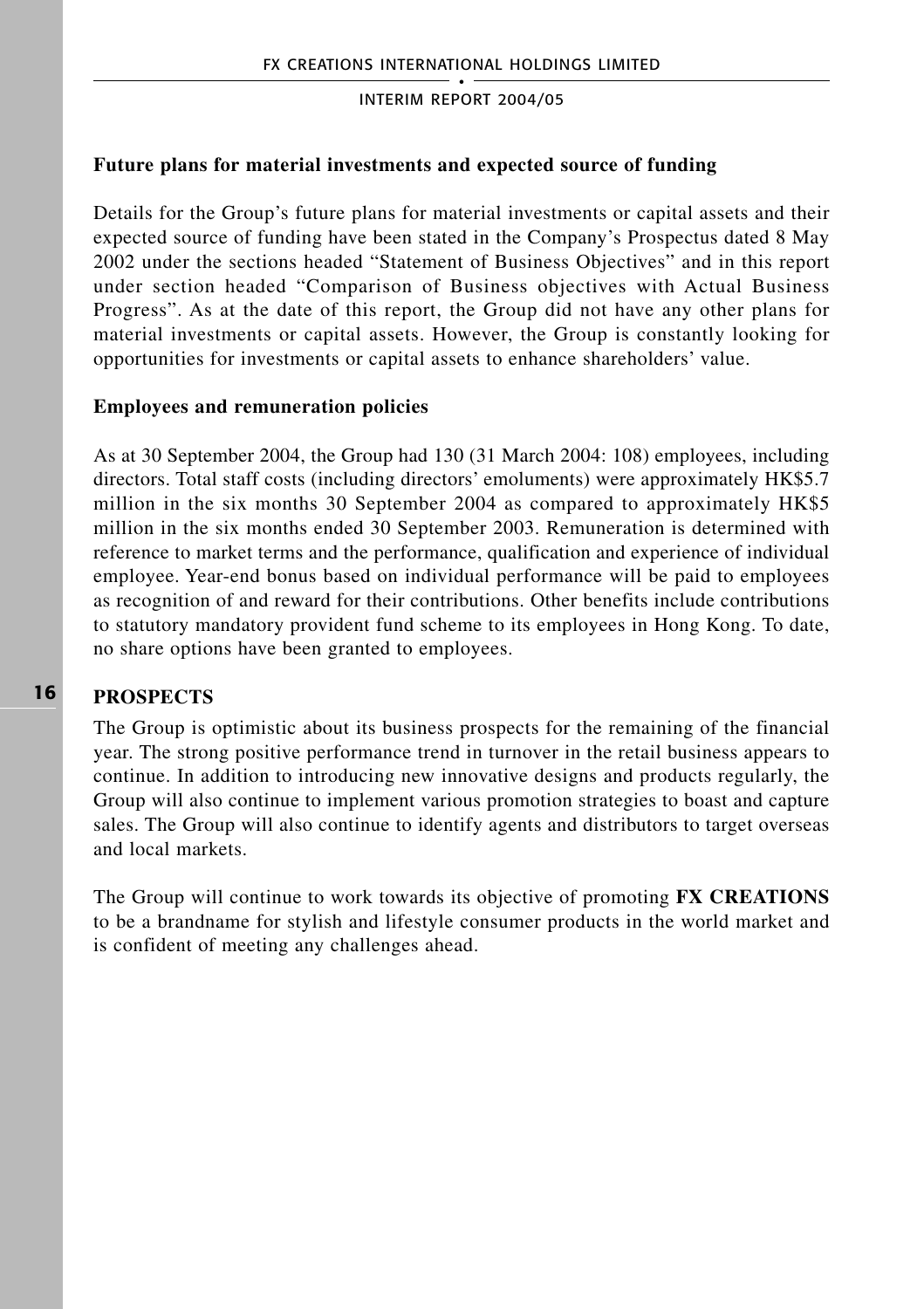# **COMPARISON OF BUSINESS OBJECTIVES WITH ACTUAL BUSINESS PROGRESS**

The following is a summary of the actual progress of the Group compared with the business objectives set out in the Prospectus for the period from 1 April 2004 to 30 September 2004 (the "Review Period").

| According to the<br>business objectives as stated       | Actual business progress in the<br><b>Review Period in the Prospectus</b>                                                                                                          |
|---------------------------------------------------------|------------------------------------------------------------------------------------------------------------------------------------------------------------------------------------|
| Sales and marketing                                     |                                                                                                                                                                                    |
| Open new retail outlets in Hong Kong and<br>Taiwan      | As at 30 September 2004, there were 17<br>retail outlets in Hong Kong which<br>consisted of 7 retail shops and 10<br>department store counters, and 9 retail<br>outlets in Taiwan. |
|                                                         | 7 retail outlets were opened in Hong Kong<br>in the Review Period. One retail outlet in<br>Taiwan was closed in the Review Period<br>due to expiry of lease and one was opened.    |
|                                                         | The Group is continuing to identify new<br>retail outlet premises in Hong Kong and<br>Taiwan.                                                                                      |
| Enter into partnerships with new agents<br>in new areas | The Group continued on the lookout of<br>potential new agents in new areas and is<br>finalising its partnership agreement with<br>the agent in Thailand.                           |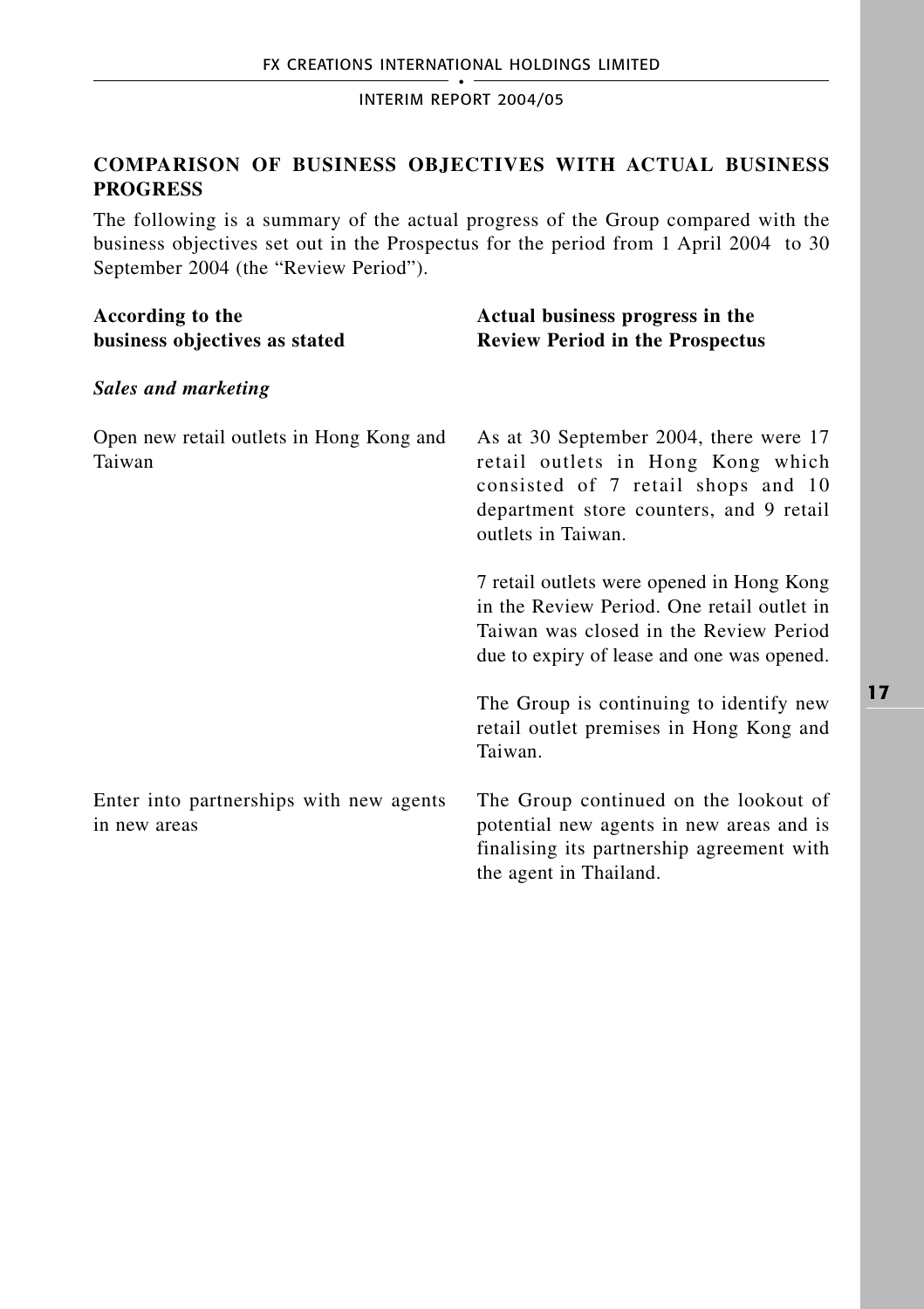| According to the<br>business objectives as stated                                                                | Actual business progress in the<br><b>Review Period in the Prospectus</b>                                                                                                                                                                                                               |
|------------------------------------------------------------------------------------------------------------------|-----------------------------------------------------------------------------------------------------------------------------------------------------------------------------------------------------------------------------------------------------------------------------------------|
| Conduct advertising campaigns:                                                                                   |                                                                                                                                                                                                                                                                                         |
| advertisement<br>Billboards,<br>o n<br>transportations, road shows, participation<br>in promotions, sponsorships | During the Review Period, the Group<br>continued to conduct advertising<br>campaigns such as bill boards,<br>advertisements in magazines and road<br>shows. The Group also participated in<br>promotion activities with credit card<br>issuers and cinemas during the Review<br>Period. |
| Design and product development                                                                                   |                                                                                                                                                                                                                                                                                         |
| Develop new series and models for<br>existing products                                                           | The Group continued to develop and<br>introduce new series and models for<br>products under its existing brandnames,<br>including FX CREATIONS, USU, Annvu<br>and AstroBoy, during the Review Period.                                                                                   |
| Develop apparel products with business<br>partners under the FX CREATIONS<br>brandname                           | The Group is in the process of identifying<br>business partners for the development of<br>apparel products under the FX<br><b>CREATIONS</b> brandname.                                                                                                                                  |
| Develop footwear with business partners<br>under the FX CREATIONS brandname                                      | The Group is in the process of identifying<br>business partners for the development of<br>footwear products under the FX                                                                                                                                                                |

**CREATIONS** brandname.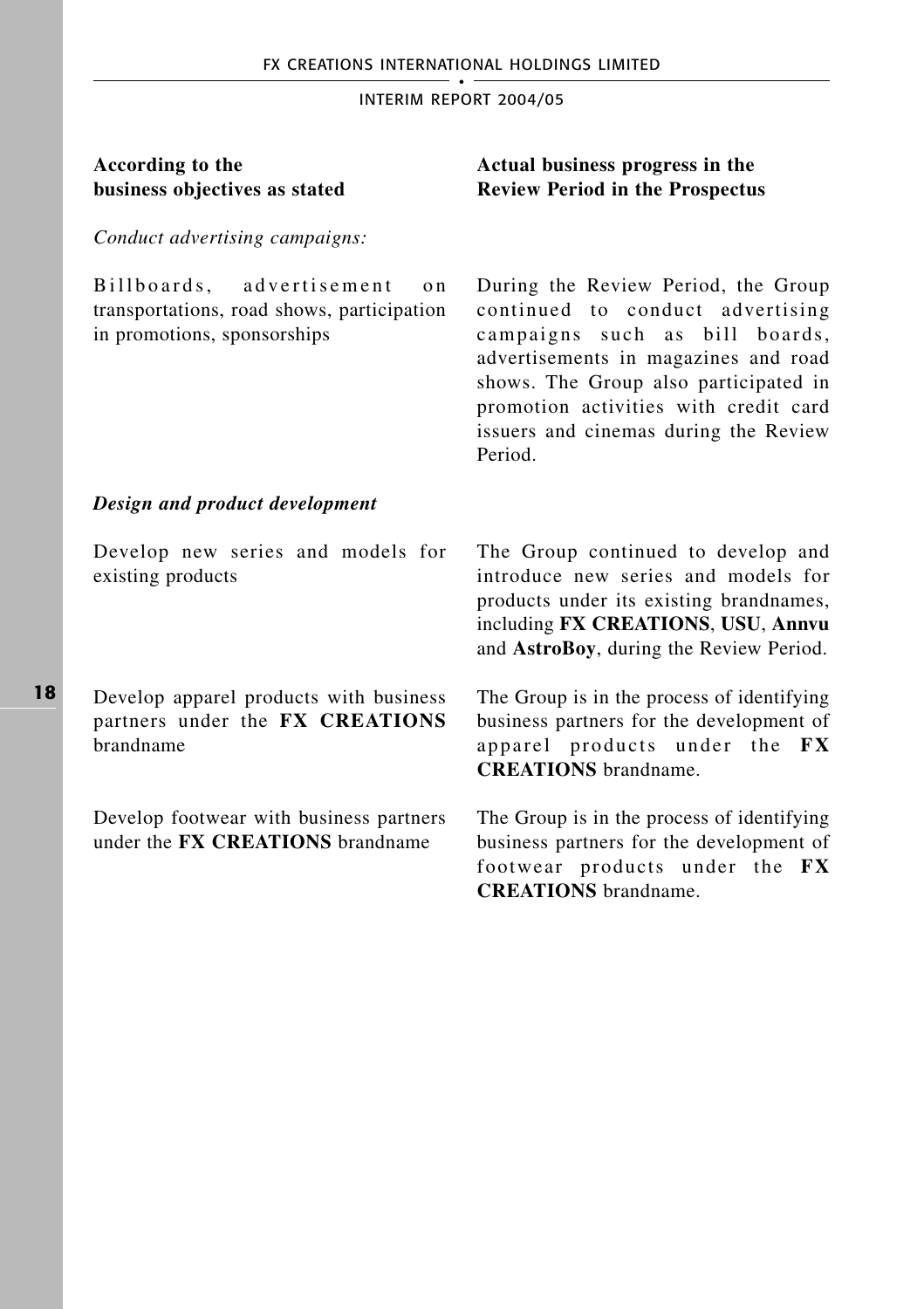| According to the<br>business objectives as stated  | Actual business progress in the<br><b>Review Period in the Prospectus</b>                                                                                                                      |
|----------------------------------------------------|------------------------------------------------------------------------------------------------------------------------------------------------------------------------------------------------|
| <b>Geographical expansion</b>                      |                                                                                                                                                                                                |
| Negotiate and sign up new sole agents in<br>Japan  | The Group has terminated its agency<br>relationship with the Agent in Japan during<br>the Review Period as the performance of<br>the agent in Japan was not within the<br>Group's expectation. |
| Negotiate and sign up new agents in USA            | The Group is in the process of identifying<br>potential agents in the USA. No agreement<br>was signed during the Review Period.                                                                |
| Negotiate and sign up new agents in<br>Europe      | The Group signed an agency agreement<br>with an agent in the United Kingdom in<br>the last financial year. The Group is<br>continuing to identify other potential new<br>agents in Europe.     |
| Negotiate and sign up new agents in<br>Macau       | The Group is in the process of identifying<br>potential agents in the Macau. No<br>agreement was signed during the Review<br>Period.                                                           |
| Negotiate and sign up new agents in<br>Thailand    | The Group is finalising its agency<br>agreement with the agent in Thailand.                                                                                                                    |
| Negotiate and sign up new agents in<br>Philippines | The Group is in the process of identifying<br>potential agents in Philippines. No<br>agreement was signed during the Review<br>Period.                                                         |
| Negotiate and sign up new agents in<br>Indonesia   | The Group has engaged the Singapore<br>agent to cover the Indonesian market, as<br>such, no agent will be engaged in<br>Indonesia.                                                             |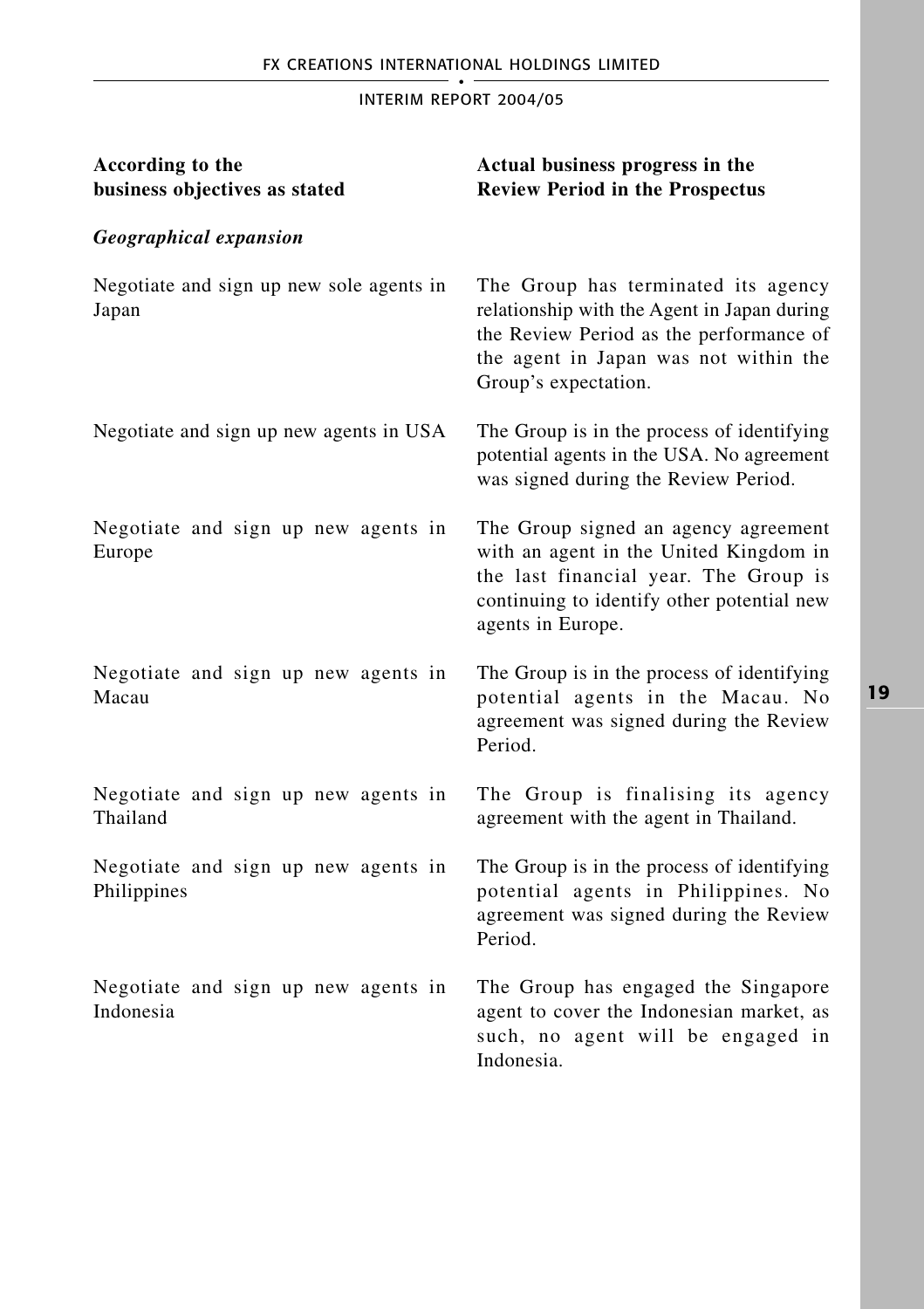| According to the<br>business objectives as stated                                 | Actual business progress in the<br><b>Review Period in the Prospectus</b>                                                                                                           |
|-----------------------------------------------------------------------------------|-------------------------------------------------------------------------------------------------------------------------------------------------------------------------------------|
| Human resources deployment                                                        |                                                                                                                                                                                     |
| Expand the marketing sales and retail sales<br>team                               | As at 30 September 2004, there are 67<br>staff in the marketing and retail sales team<br>(31 March 2004: 48).                                                                       |
| Expand the product development and<br>design team                                 | As at 30 September 2004, there are 7 staff<br>in the product development and design<br>team (31 March 2004: 6).                                                                     |
| Expand the production and quality control<br>team                                 | As at 30 September 2004, there are 42<br>staff in the production and quality control<br>team (31 March 2004: 41).                                                                   |
| Implementation of training programmes to<br>improve the marketing skills of staff | The Group continued to implement various<br>staff training programs to improve the<br>marketing skills of front end staff.                                                          |
| To recruit more experienced management<br>staff                                   | The Group is always looking to recruit<br>experienced management staff for the<br>expansion of operations. During the<br>Review Period, there was no change in<br>management staff. |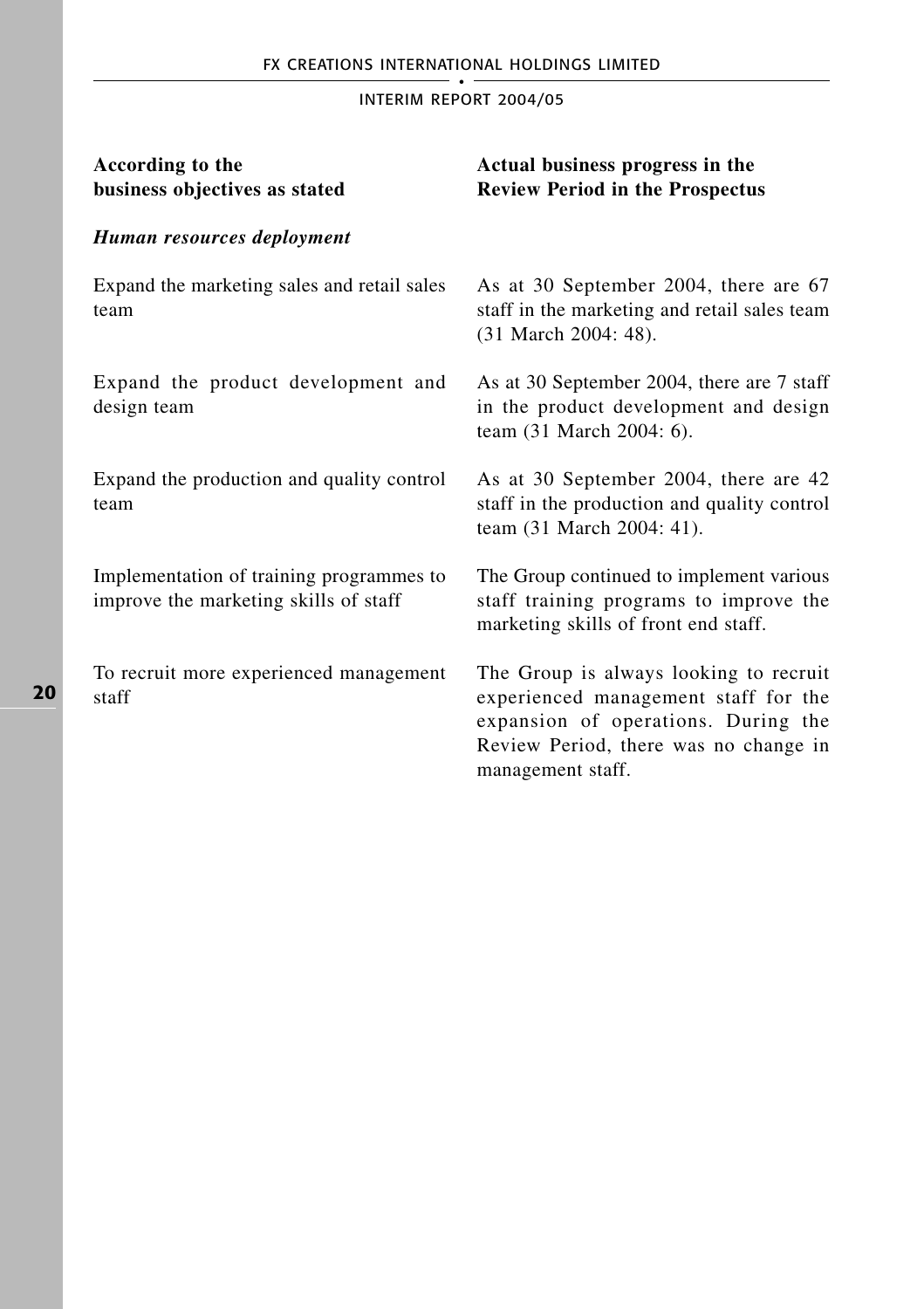## **USE OF PROCEEDS**

The net proceeds from the placement and public offer from the listing of the Company's shares on GEM on 21 May 2002 of approximately HK\$12,800,000 have all been applied as at 31 March 2004.

### **DIRECTORS' INTERESTS IN SHARES**

As at 30 September 2004, the interests and short positions of the directors of the Company in the shares, underlying shares and debentures of the Company or any of its associated corporations (within the meaning of Part XV of the Securities and Futures Ordinance (Cap. 571, Laws of Hong Kong) ("SFO")) which were required to be notified to the Company and the Stock Exchange pursuant to Divisions 7 and 8 of Part XV of the SFO (including interests or short positions which they were taken or deemed to have under such provisions of the SFO) or as recorded in the register required to be kept by the Company under Section 352 of the SFO or otherwise notified to the Company and the Stock Exchange pursuant to the required standard of dealings by directors as referred to in Rule 5.46 of the GEM Listing Rules, were as follows:

|                      |      | Type of interest | Number of issued<br>ordinary shares held |
|----------------------|------|------------------|------------------------------------------|
| Mr. Ng Pak To, Petto | Note | Corporate        | 280,000,000                              |

*Note:* These shares represent a 70% equity interest in the Company and are held by Wise New Management Limited ("WNML"). The issued share capital of WNML is beneficially owned by Cashtram Associates Limited as to 45%, FX Creations (Holding) Inc. as to 30% and Forge Smart Investments Limited as to 25%. The issued share capital of Cashtram Associates Limited is owned as to 40%, 30%, 20% and 10% by Mr. Ng Pak To, Petto, Mr. Ho Kai Chung, David, Madam Ho Pui Lai and Mr. Tan Yu, Wally, respectively. Madam Ho Pui Lai is the wife of Mr. Ng Pak To, Petto. The issued share capital of FX Creations (Holding) Inc. is wholly owned by Mr. Wong Wai Shan. The issued share capital of Forge Smart Investments Limited is wholly owned by Mr. Ng Pak To, Petto.

Save as disclosed above, as at 30 September 2004, none of the directors had any other interests or short positions in any shares, underlying shares or debentures of the Company or any of its associated corporation (within the meaning of Part XV of the SFO) which were required to be notified to the Company and the Stock Exchange pursuant to Divisions 7 and 8 of Part XV of the SFO (including interests or short positions which they were taken or deemed to have under such provisions of the SFO), or which were required to be recorded in the register kept by the Company under Section 352 of the SFO or otherwise notified to the Company and the Stock Exchange pursuant to Rule 5.46 of the GEM Listing Rules.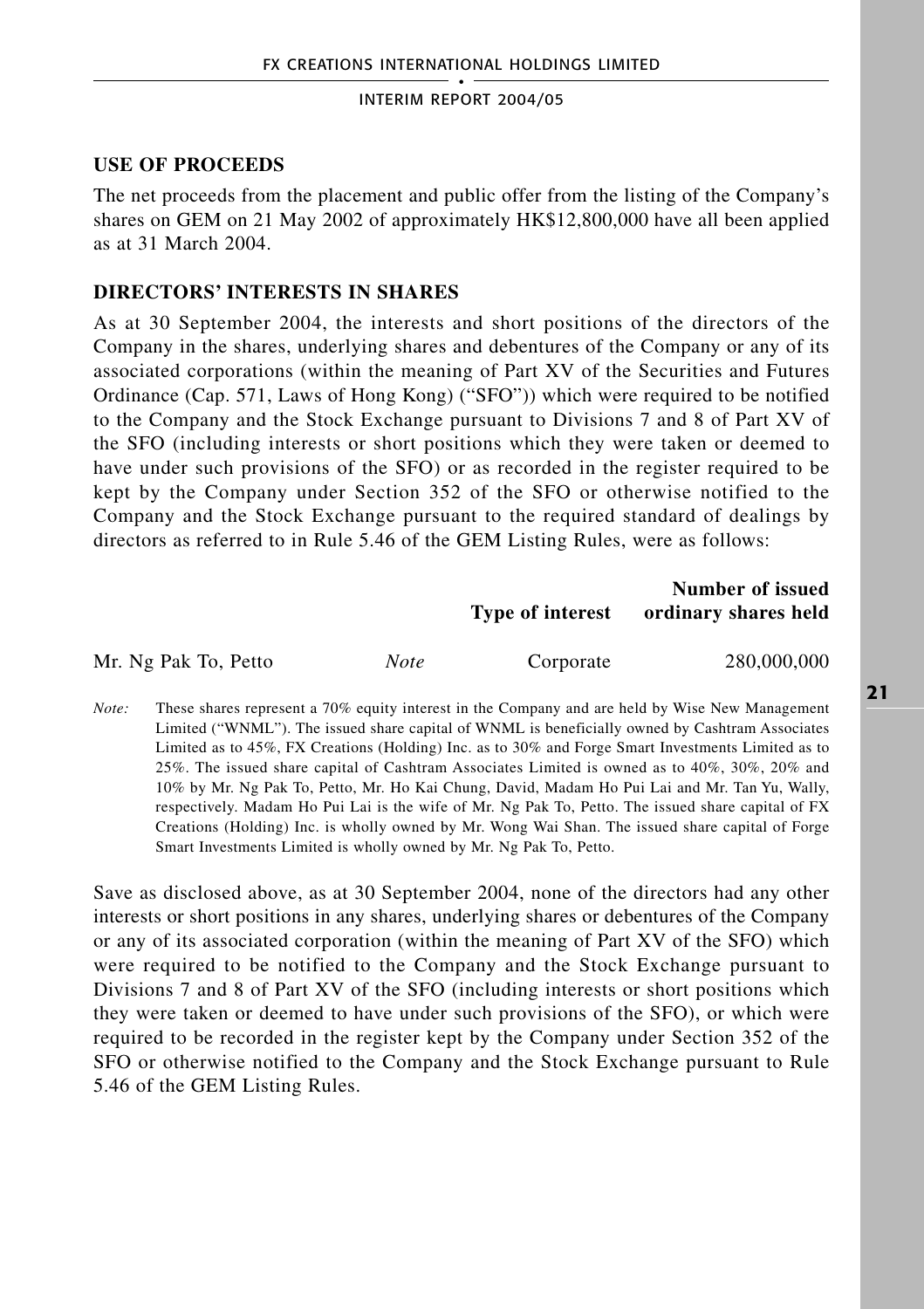## **SUBSTANTIAL SHAREHOLDER'S INTERESTS IN SHARES**

As at 30 September 2004, other than the interests of certain directors as disclosed under the section headed "Directors' interests in shares" above, the interests and short positions of persons in the shares and underlying shares of the Company which would fall to be disclosed to the Company under the provisions of Divisions 2 and 3 of Part XV of the SFO or, who is, directly or indirectly, interested in 10% or more of the nominal value of any class of share capital carrying rights to vote in all circumstances at general meetings of any other members of the Group, or substantial shareholders as recorded in the register of substantial shareholder required to be kept by the Company under Section 336 of the SFO were as follow:

|                             |             | Number of<br>shares held | Percentage<br>of holding |
|-----------------------------|-------------|--------------------------|--------------------------|
| WNML.                       | <b>Note</b> | 280,000,000              | 70%                      |
| Cashtram Associates Limited | <b>Note</b> | 280,000,000              | 70%                      |

*Note:* The details are disclosed under the section headed "Directors' interests in shares" above.

Save as disclosed above, as at 30 September 2004, the directors of the Company were not aware of any other person (other than the directors of the Company) who had an interest or short position in the shares or underlying shares of the Company which would fall to be disclosed to the Company under the provisions of Divisions 2 and 3 of Part XV of the SFO or, who is, directly or indirectly, interested in 10% or more of the nominal value of any class of share capital carrying rights to vote in all circumstances at general meetings of any other members of the Group, or any other substantial shareholders whose interests or short positions were recorded in the register required to be kept by the Company under Section 336 of the SFO.

## **SHARE OPTION SCHEME**

The Company operates a share option scheme (the "Scheme") for the purpose of recognising significant contributions of specified participants including the employees of the Group to the growth of the Group, by rewarding them with opportunities to obtain an ownership interest in the Company and to further motivate and give an incentive to these persons to continue to contribute to the Group's long term success and prosperity. The Scheme became effective on 21 May 2002 and, unless otherwise cancelled or amended, will remain in force for ten years from that date.

As at 30 September 2004, no share options have been granted under the Scheme.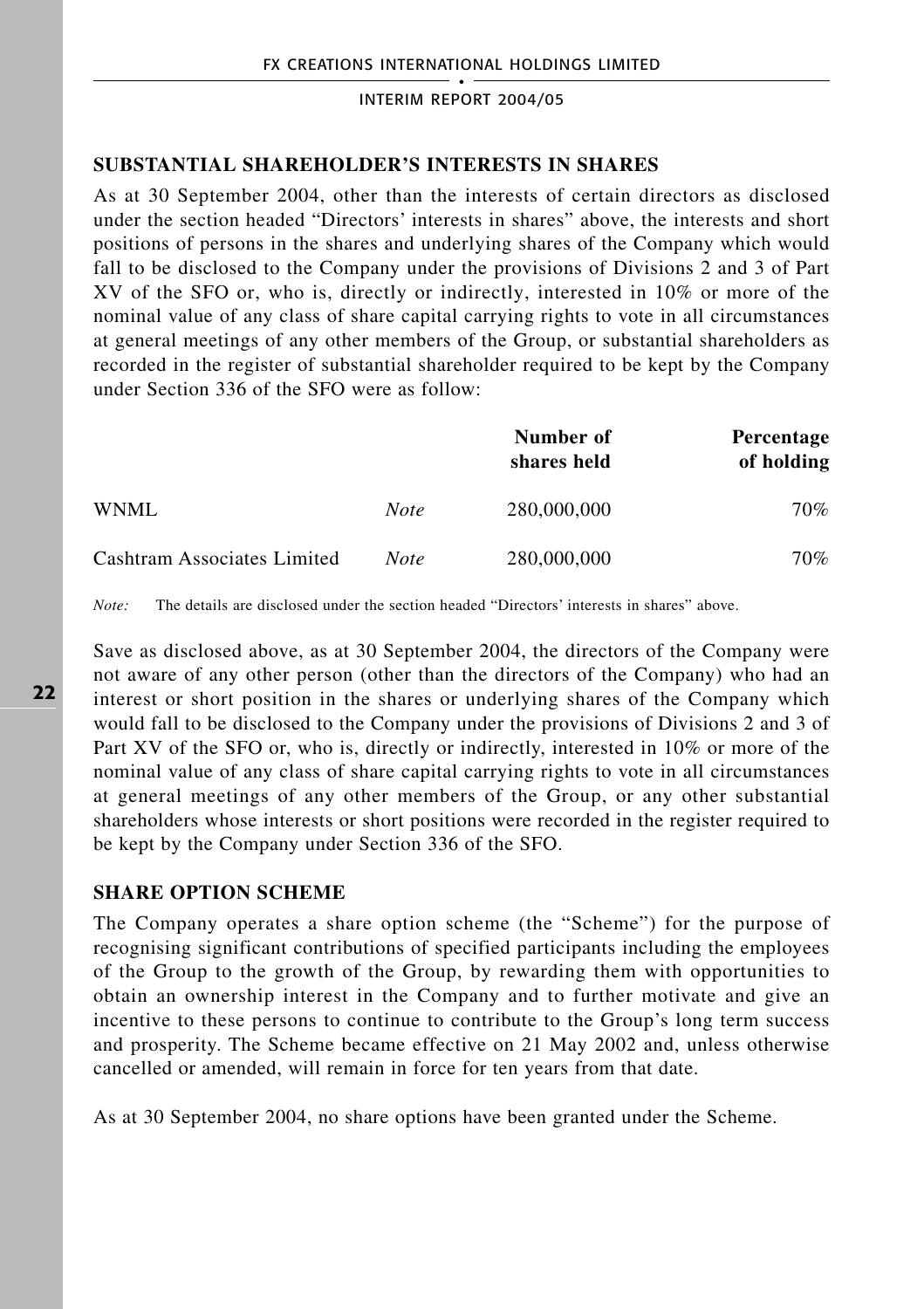# **DIRECTORS' RIGHTS TO ACQUIRE SHARES OR SECURITIES**

Apart from as disclosed under the heading "Directors interests in Shares" above, at no time since the incorporation of the Company were rights to acquire benefits by means of the acquisition of shares in or debentures of the Company or of any other body corporate granted to any directors or their respective spouse or children under 18 years of age, or were any such rights exercised by them; or was the Company, its holding company or any of its subsidiaries a party to any arrangements to enable the directors, their respective spouse or children under 18 years of age to acquire such rights in the Company or any other body corporate.

# **PURCHASE, REDEMPTION OR SALES OF THE LISTED SECURITIES OF THE COMPANY**

Since the listing of the Company's shares on GEM on 21 May 2002, neither the Company, nor any of its subsidiaries has purchased, redeemed or sold any of the Company's listed shares.

# **COMPETING INTERESTS**

As at 30 September 2004, none of the directors, the management shareholders of the Company and their respective associates (as defined in the GEM Listing Rules) had any interest in a business which causes or may cause a significant competition with the business of the Group and any other conflicts of interest which any such person has or may have with the Group.

# **INTEREST OF SPONSOR**

As at 30 September 2004, Kingston Corporate Finance Limited (the "Sponsor"), its directors, employees or associates did not have any interest in the securities of the Company or of any members of the Group, or have any right to subscribe for or to nominate persons to subscribe for the securities of the Company or of any members of the Group.

Pursuant to the sponsor agreement entered into between the Company and the Sponsor, the Sponsor received, and will receive, fees for acting as the Company's retained sponsor for the period from 21 May 2002 to 31 March 2005.

# **COMPLIANCE WITH RULES 5.34 TO 5.45 OF THE GEM LISTING RULES**

During the six months ended 30 September 2004, the Company has complied with the Board practices and procedures as set out in Rules 5.34 to 5.45 of the GEM Listing Rules.